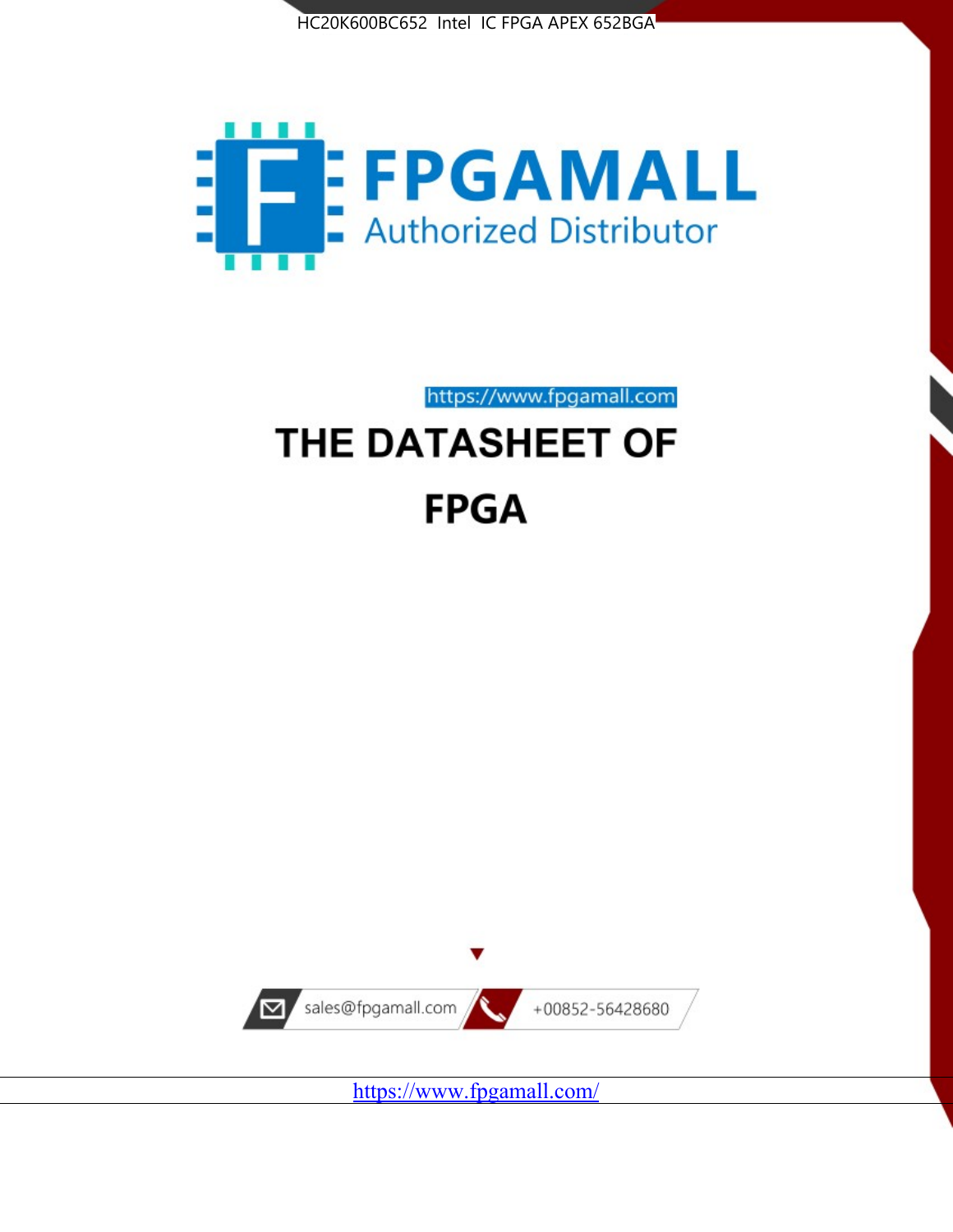

### **Section II. HardCopy APEX Device Family Data Sheet**

This section provides designers with the data sheet specifications for HardCopy<sup>®</sup> APEX<sup>™</sup> devices. These chapters contain feature definitions of the internal architecture, configuration and JTAG boundary-scan testing information, DC operating conditions, AC timing parameters, a reference to power consumption, and ordering information for HardCopy APEX devices.

This section contains the following:

- Chapter 7, Introduction to HardCopy APEX Devices
- Chapter 8, Description, Architecture, and Features
- Chapter 9, Boundary-Scan Support
- Chapter 10, Operating Conditions

**Revision History** Refer to each chapter for its own specific revision history. For information on when each chapter was updated, refer to the Chapter Revision Dates section, which appears in the complete handbook.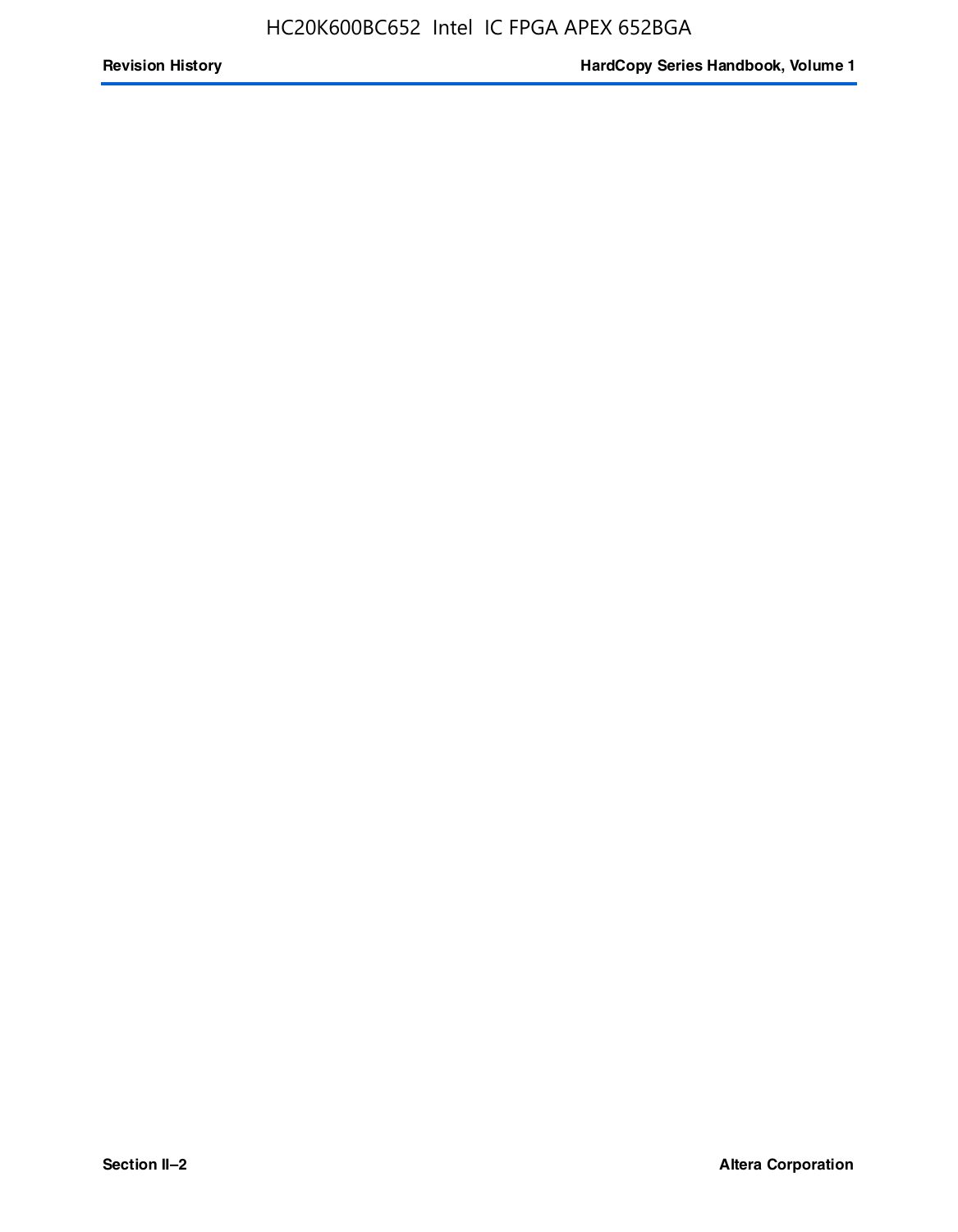

## **7. Introduction to HardCopy APEX Devices**

### **H51006-2.3**

| <b>Introduction</b> | HardCopy® APEX <sup>™</sup> devices enable high-density APEX 20KE device<br>technology to be used in high-volume applications where significant cost<br>reduction is desired. HardCopy APEX devices are physically and<br>functionally compatible with APEX 20KC and APEX 20KE devices. They<br>combine the time-to-market advantage, performance, and flexibility of<br>APEX 20KE devices with the ability to move to high-volume, low-cost<br>devices for production. The migration process from an APEX 20KE<br>device to a HardCopy APEX device is fully automated, with designer<br>involvement limited to providing a few Quartus® II software-generated<br>output files.                                                                                                                                    |
|---------------------|--------------------------------------------------------------------------------------------------------------------------------------------------------------------------------------------------------------------------------------------------------------------------------------------------------------------------------------------------------------------------------------------------------------------------------------------------------------------------------------------------------------------------------------------------------------------------------------------------------------------------------------------------------------------------------------------------------------------------------------------------------------------------------------------------------------------|
| Features            | HardCopy APEX devices are manufactured using an 0.18-um CMOS<br>six-layer-metal process technology:<br>Preserves functionality of a configured APEX 20KC or APEX 20KE<br>device<br>Pin-compatible with APEX 20KC or APEX 20KE devices<br>Meets or exceeds timing of configured APEX 20KE and APEX 20KC<br>devices<br>Optional emulation of original programmable logic device (PLD)<br>programming sequence<br>High-performance, low-power device<br>MultiCore architecture integrating embedded memory and look-up<br>table (LUT) logic used for register-intensive functions<br>Embedded system blocks (ESBs) used to implement memory<br>functions, including first-in first-out (FIFO) buffers, dual-port RAM,<br>and content-addressable memory (CAM)<br>Customization performed through metallization layers |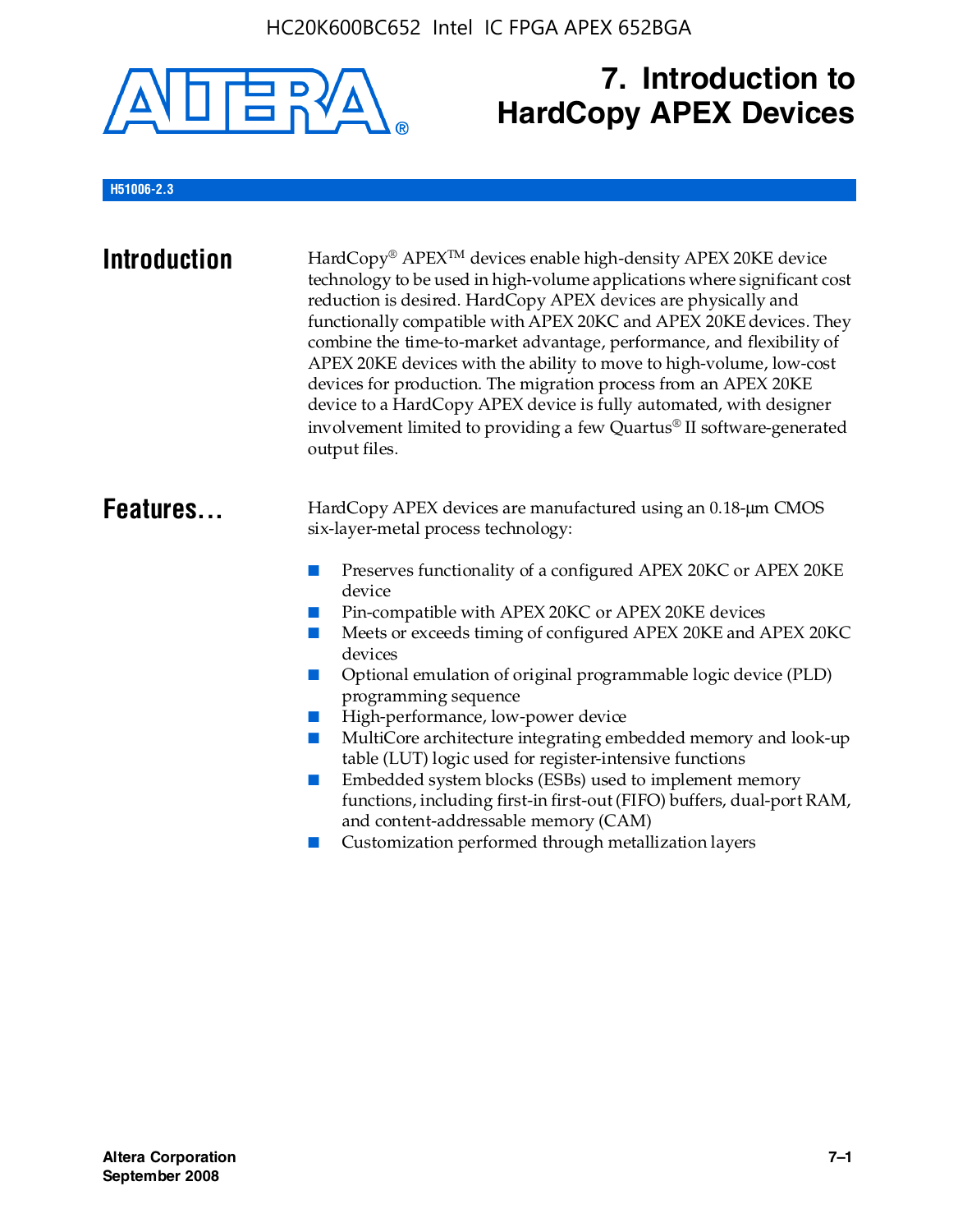High-density architecture:

- 400,000 to 1.5 million typical gates (Table 7–1)
- Up to 51,840 logic elements (LEs)
- Up to 442,368 RAM bits that can be used without reducing available logic

| Table 7-1. HardCopy APEX Device Features<br>Note $(1)$                                       |           |           |           |           |
|----------------------------------------------------------------------------------------------|-----------|-----------|-----------|-----------|
| <b>HC20K600</b><br><b>HC20K1000</b><br><b>HC20K400</b><br><b>HC20K1500</b><br><b>Feature</b> |           |           |           |           |
| Maximum system gates                                                                         | 1,052,000 | 1,537,000 | 1,772,000 | 2,392,000 |
| <b>Typical gates</b>                                                                         | 400.000   | 600,000   | 1.000.000 | 1,500,000 |
| <b>LEs</b>                                                                                   | 16.640    | 24.320    | 38.400    | 51,840    |
| <b>ESBs</b>                                                                                  | 104       | 152       | 160       | 216       |
| Maximum RAM bits                                                                             | 212.992   | 311,296   | 327.680   | 442,368   |
| Phase-locked loops (PLLs)                                                                    | 4         | 4         | 4         | 4         |
| Maximum macrocells                                                                           | 1.664     | 2,432     | 2,560     | 3,456     |
| Maximum user I/O pins                                                                        | 488       | 588       | 708       | 808       |

#### *Note to Table 7–1:*

(1) The embedded IEEE Std. 1149.1 Joint Test Action Group (JTAG) boundary-scan circuitry contributes up to 57,000 additional gates.

### **...and More Features**

### Low-power operation:

- 1.8-V supply voltage (Table  $7-2$ )
- MultiVolt I/O support for 1.8-, 2.5-, and 3.3-V interfaces
- ESBs offering power-saving mode

Flexible clock management circuitry with up to four phase-locked loops (PLLs):

- Built-in low-skew clock tree
- Up to eight global clock signals
- ClockLock feature reducing clock delay and skew
- ClockBoost feature providing clock multiplication and division
- ClockShift feature providing clock phase and delay shifting

Powerful I/O features:

■ Compliant with peripheral component interconnect Special Interest Group (PCI SIG) *PCI Local Bus Specification, Revision 2.2* for 3.3-V operation at 33 or 66 MHz and 32 or 64 bits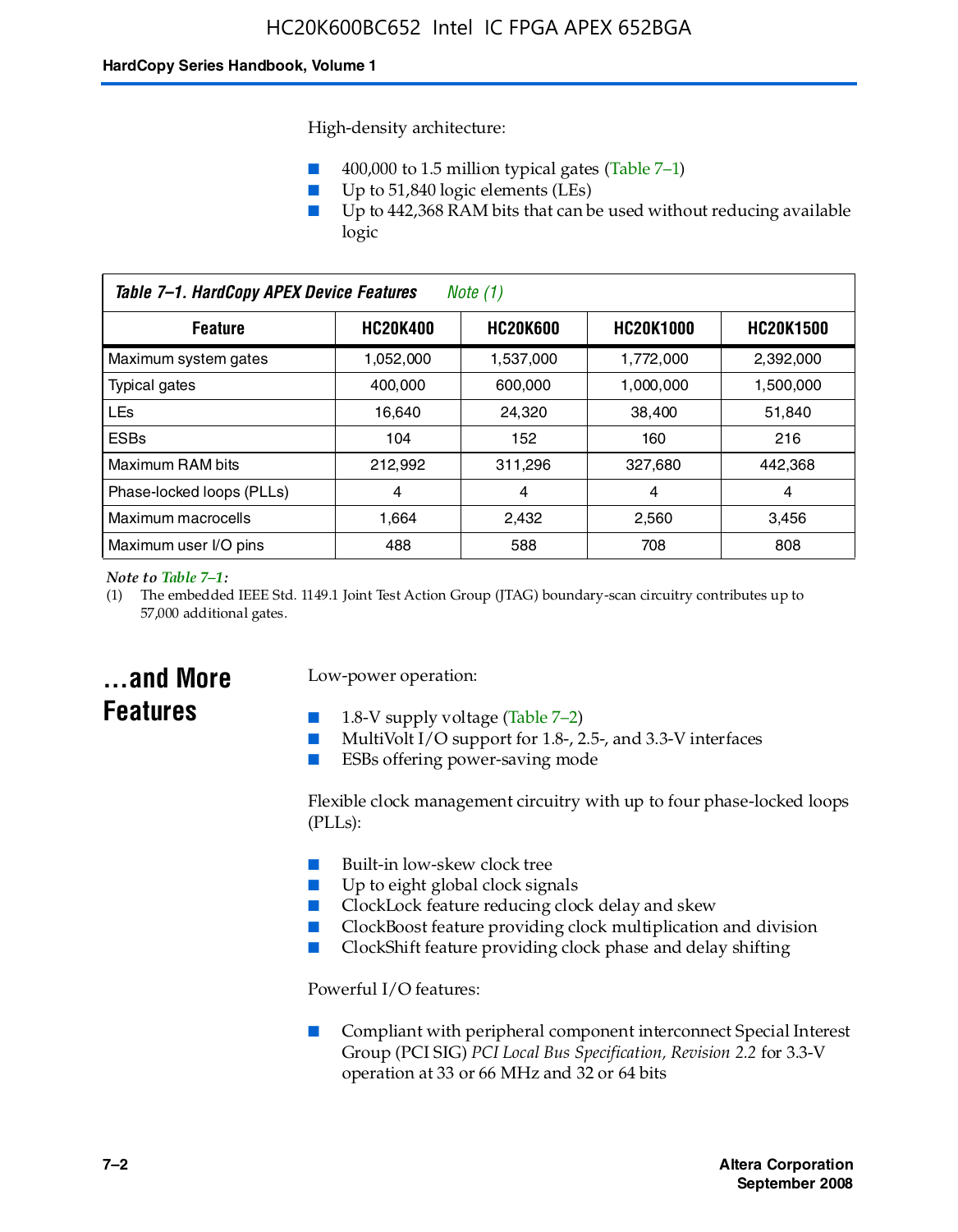- Support for high-speed external memories, including double-data rate (DDR), synchronous dynamic RAM (SDRAM), and zero-bus-turnaround (ZBT) static RAM (SRAM)
- 16 input and 16 output LVDS channels
- Fast  $t_{CO}$  and  $t_{SU}$  times for complex logic
- MultiVolt I/O support for 1.8-V, 2.5-V, and 3.3-V interfaces
- Individual tri-state output enable control for each pin
- Output slew-rate control to reduce switching noise
- Support for advanced I/O standards, including LVDS, LVPECL, PCI-X, AGP, CTT, SSTL-3 and SSTL-2, GTL+, and HSTL Class I
- Supports hot-socketing operation

| Table 7-2. HardCopy APEX Device Supply Voltages             |                                  |
|-------------------------------------------------------------|----------------------------------|
| <b>Feature</b>                                              | <b>Voltage</b>                   |
| Internal supply voltage (V <sub>CCINT</sub> )               | 1.8 V                            |
| MultiVolt I/O interface voltage levels (V <sub>CCIO</sub> ) | 1.8 V, 2.5 V, 3.3 V, 5.0 V $(1)$ |

#### *Note to Table 7–2:*

(1) HardCopy APEX devices can be 5.0-V tolerant by using an external resistor.

HardCopy APEX device implementation features:

- Customized interconnect for each design
- HardCopy APEX devices preserve APEX 20K device MegaLAB structure, LEs, ESBs, I/O element (IOE), PLLs, and LVDS circuitry
- Up to four metal layers customizable for customer designs
- Completely automated proprietary design migration flow
	- Testability analysis and fix
	- Automatic test pattern generation (ATPG)
	- Automatic place and route
	- Static timing analysis
	- Static functional verification
	- Physical verification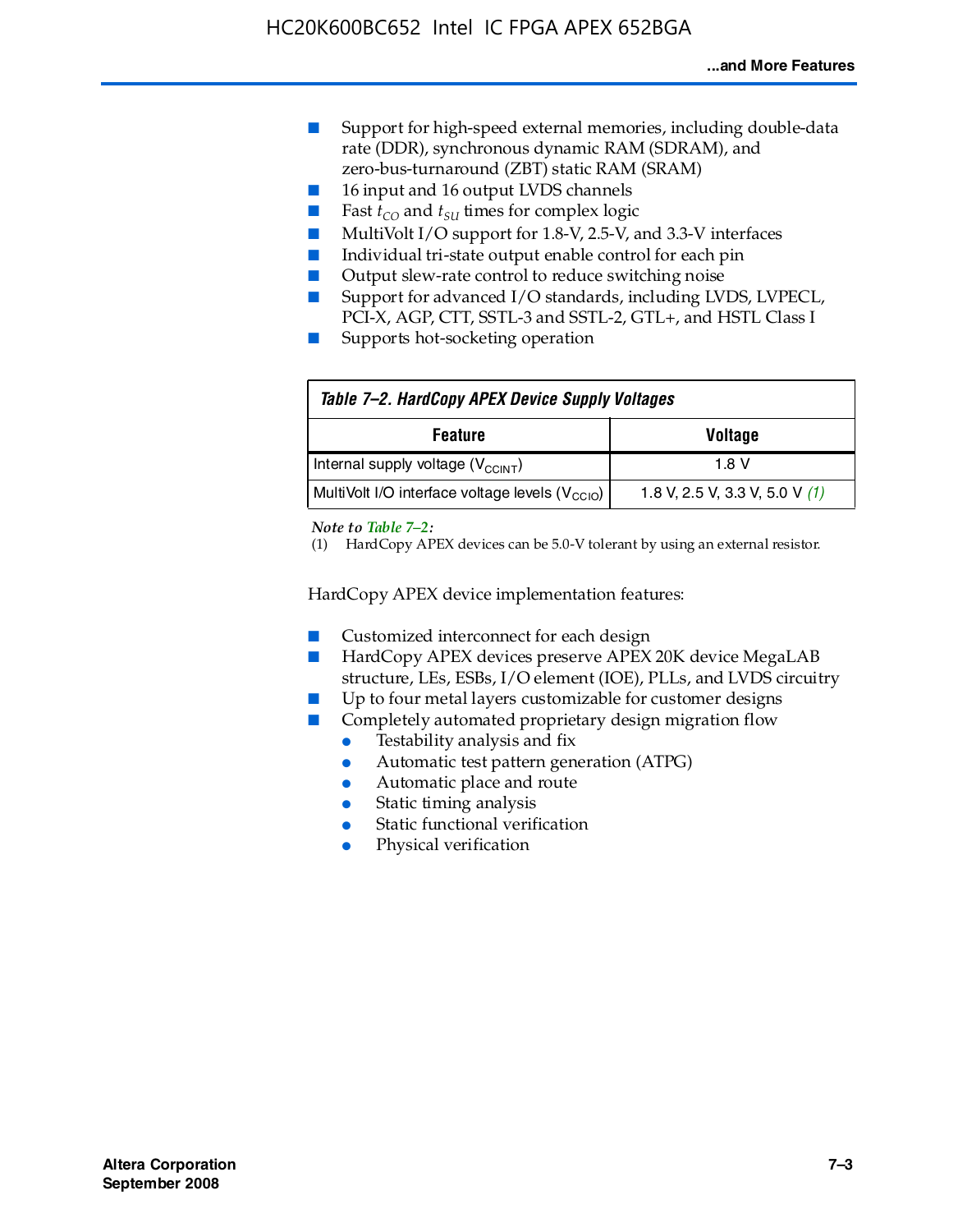Tables 7–3 through 7–6 show the HardCopy APEX device ball-grid array (BGA) and FineLine BGA package options, I/O counts, and sizes.

| Table 7-3. HardCopy APEX Device BGA Package Options and I/O Count<br>Note $(1)$ |     |  |
|---------------------------------------------------------------------------------|-----|--|
| 652-Pin BGA<br><b>Device</b>                                                    |     |  |
| HC20K400                                                                        | 488 |  |
| HC20K600                                                                        | 488 |  |
| HC20K1000                                                                       | 488 |  |
| HC20K1500                                                                       | 488 |  |

*Table 7–4. HardCopy APEX Device FineLine BGA Package Options and I/O Count Note (1)*

| <b>Device</b>   | 672-Pin | 1,020-Pin |
|-----------------|---------|-----------|
| HC20K400        | 488     |           |
| <b>HC20K600</b> | 508     | 588       |
| HC20K1000       | 508     | 708       |
| HC20K1500       |         | 808       |

*Note to Tables 7–3 and 7–4:*

(1) I/O counts include dedicated input and clock pins.

| Table 7–5. HardCopy APEX Device BGA Package Sizes |                    |  |
|---------------------------------------------------|--------------------|--|
| 652-Pin BGA<br><b>Feature</b>                     |                    |  |
| Pitch (mm)                                        | 1.27               |  |
| Area $(mm2)$                                      | 2.025              |  |
| Length $\times$ width (mm $\times$ mm)            | $45.0 \times 45.0$ |  |

| Table 7–6. HardCopy APEX Device FineLine BGA Package Sizes                 |      |       |  |
|----------------------------------------------------------------------------|------|-------|--|
| 1,020-Pin<br>672-Pin<br><b>Feature</b>                                     |      |       |  |
| Pitch (mm)                                                                 | 1.00 | 1.00  |  |
| Area $(mm2)$                                                               | 729  | 1,089 |  |
| Length $\times$ width (mm $\times$ mm)<br>$33 \times 33$<br>$27 \times 27$ |      |       |  |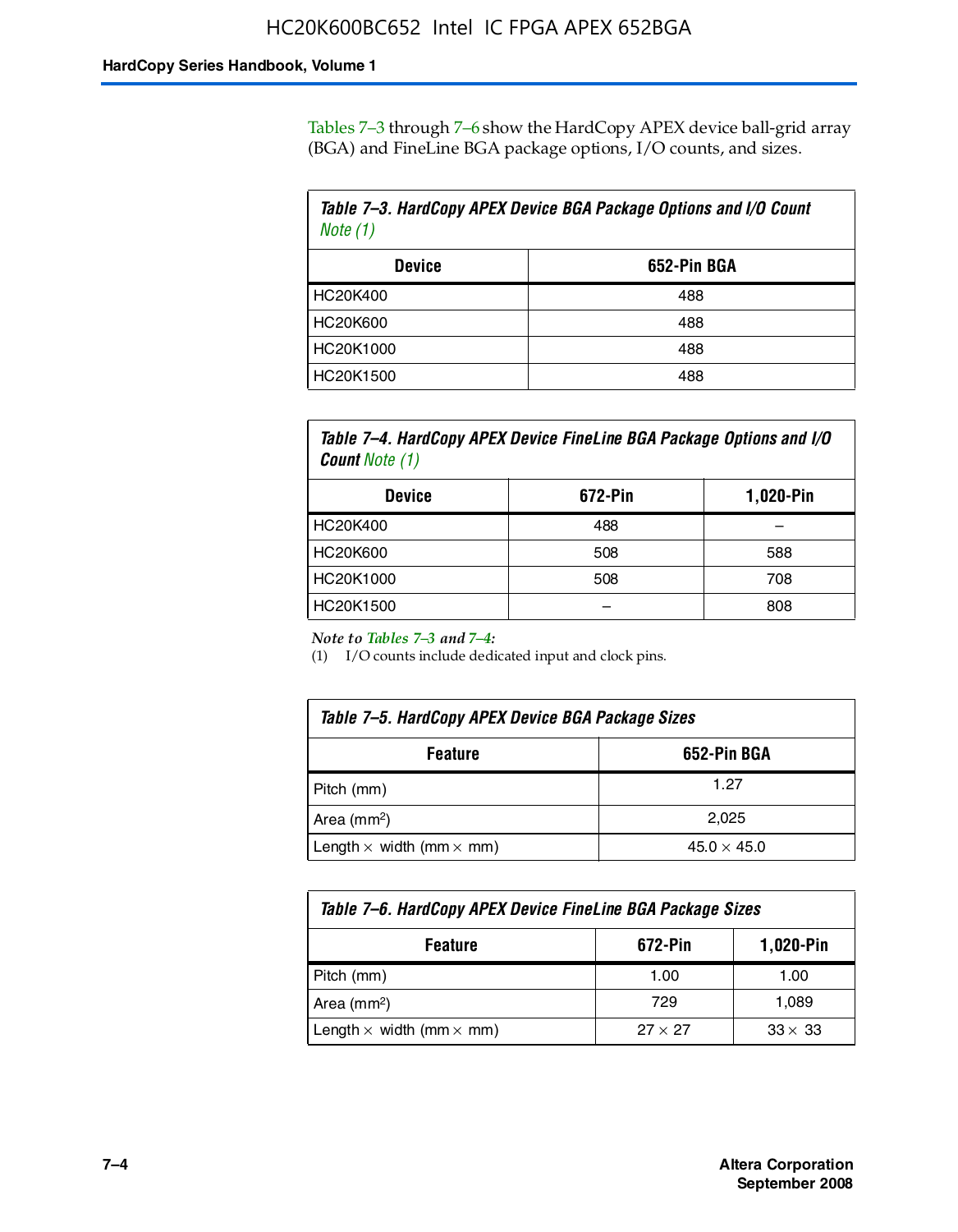### **Document Revision History**

Table 7–7 shows the revision history for this chapter.

|                                     | Table 7–7. Document Revision History                                                                    |                           |
|-------------------------------------|---------------------------------------------------------------------------------------------------------|---------------------------|
| <b>Date and Document</b><br>Version | <b>Changes Made</b>                                                                                     | <b>Summary of Changes</b> |
| September 2008,<br>V <sub>2.3</sub> | Updated chapter number and metadata.                                                                    |                           |
| June 2007, v2.2                     | Minor text edits.                                                                                       |                           |
| December 2006<br>v2.1               | Updated revision history.                                                                               |                           |
| March 2006                          | Formerly chapter 9; no content change.                                                                  |                           |
| January 2005<br>v2.0                | Update device names and other minor textual changes                                                     |                           |
| June 2003<br>v1.0                   | Initial release of Chapter 9, Introduction to HardCopy APEX<br>Devices, in the HardCopy Device Handbook |                           |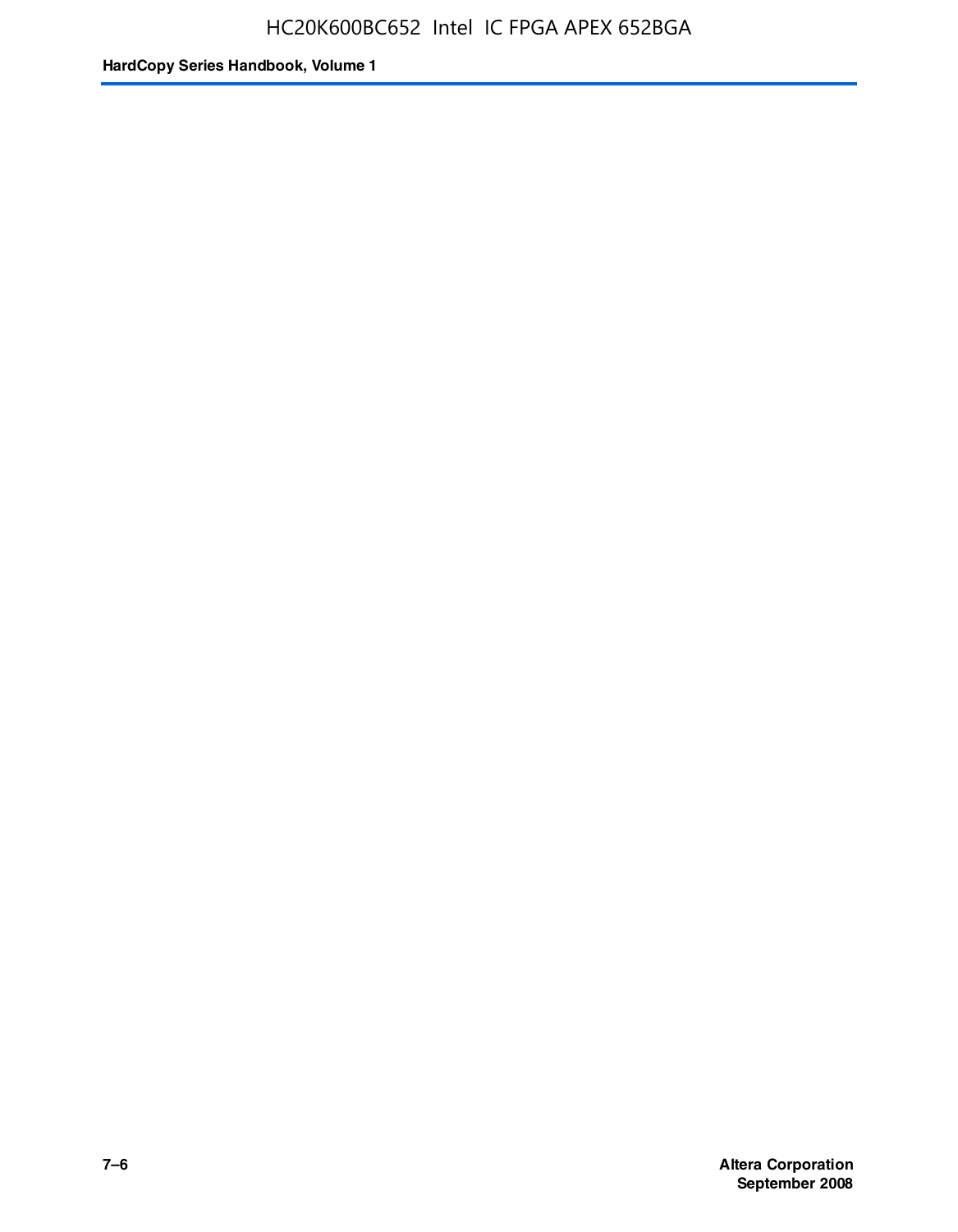

### **8. Description, Architecture, and Features**

#### **H51007-2.3**

**Introduction** HardCopy<sup>®</sup> APEX<sup>TM</sup> devices extend the flexibility of high-density FPGAs to a cost-effective, high-volume production solution. The migration process from an Altera® FPGA to a HardCopy APEX device offers seamless migration of a high-density system-on-a-programmable-chip (SOPC) design to a low-cost alternative device with minimal risk. Using HardCopy APEX devices, Altera's SOPC solutions can be leveraged from prototype to production, while reducing costs and speeding time-to-market.

> A significant benefit of HardCopy devices is that customers do not need to be involved in the device migration process. Unlike application-specific integrated circuit (ASIC) development, the HardCopy design flow does not require generation of test benches, test vectors, or timing and functional simulation. The HardCopy migration process only requires the Quartus® II software-generated output files from a fully functional APEX 20KE or APEX 20KC device. Altera performs the migration and delivers functional prototypes in as few as seven weeks.

A risk-free alternative to ASICs, HardCopy APEX devices are customizable, full-featured devices created by Altera's proprietary design migration methodology. They are based on Altera's industry-leading high-density device architecture and use an area-efficient sea-of-logic-elements (SOLE) core.

HardCopy APEX devices retain all the same features as the APEX 20KE and APEX 20KC devices, which combine the strength of LUT-based and product-term-based devices in conjunction with the same embedded memory structures. All routing resources that were programmable in the APEX 20K device family are replaced by custom interconnect, resulting in a considerable die size reduction and subsequent cost saving.

The SRAM configuration cells of the original FPGA are replaced in HardCopy APEX devices by metal elements, which define the function of each logic element (LE), embedded memory, and I/O cell in the device. These resources are connected to each other using the same metallization layers. Once a HardCopy APEX device has been manufactured, the functionality of the device is fixed and no programming is possible. Altera performs the migration of the original FPGA design to an equivalent HardCopy APEX device using a proprietary design migration flow.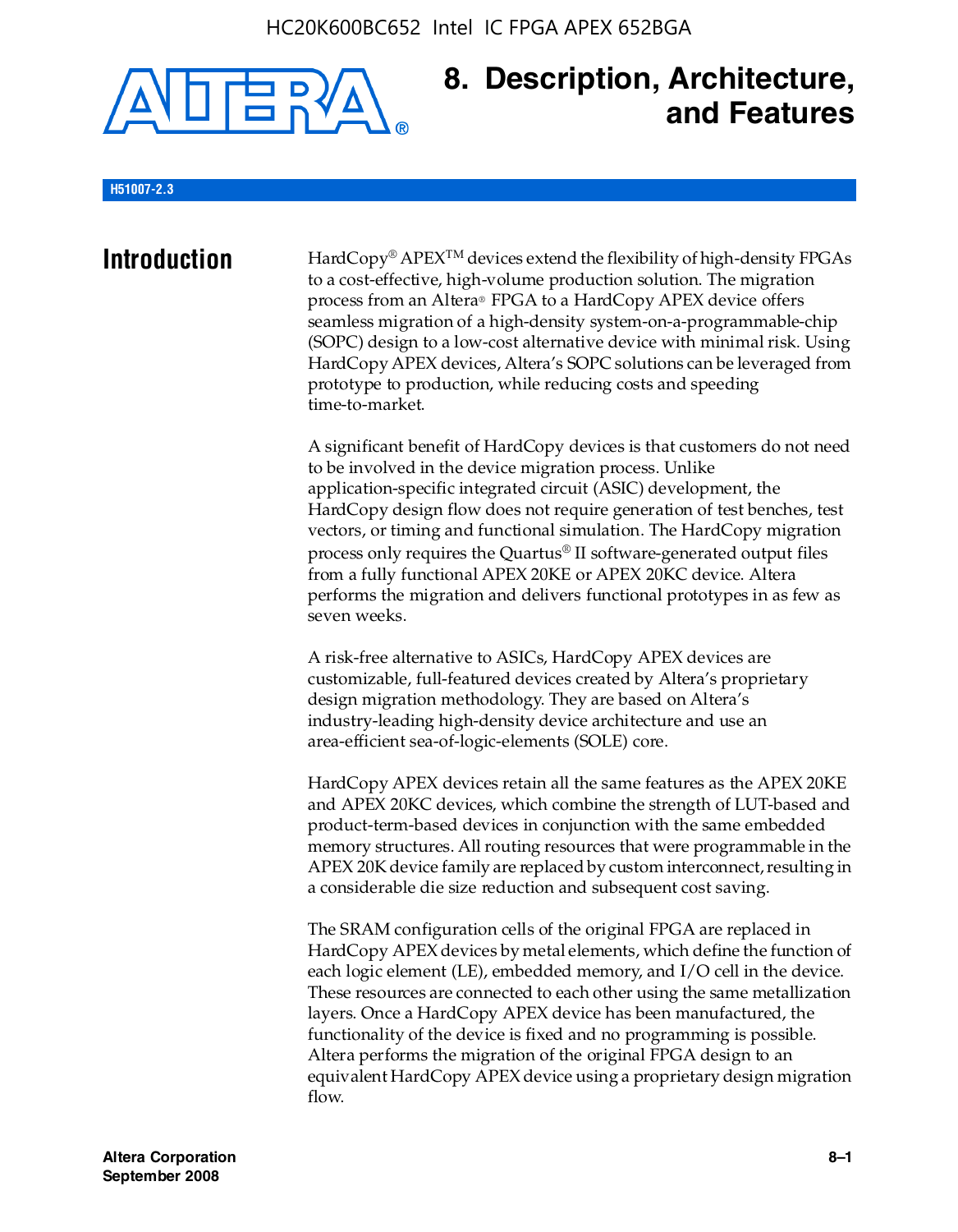The migration of a FPGA to a HardCopy APEX device begins with a user design that has been implemented in an APEX 20KE or APEX 20KC device. Table 8–1 shows the device equivalence for HardCopy and APEX 20KE or APEX 20KC devices.

| Table 8-1. HardCopy and APEX 20KE or APEX 20C Device Equivalence |                         |                         |  |
|------------------------------------------------------------------|-------------------------|-------------------------|--|
| <b>HardCopy APEX Device</b>                                      | <b>APEX 20KE Device</b> | <b>APEX 20KC Device</b> |  |
| HC20K1500                                                        | EP20K1500E              | EP20K1500C              |  |
| HC20K1000                                                        | EP20K1000E              | EP20K1000C              |  |
| HC20K600                                                         | EP20K600E               | EP20K600C               |  |
| HC20K400                                                         | EP20K400E               | EP20K400C               |  |

 $\mathbb{I}$  To ensure HardCopy device performance and functionality, the APEX 20K design must be completely debugged before committing the design to HardCopy device migration.

HardCopy APEX device implementation begins with extracting the Quartus II software-generated SRAM Object File (**.sof**) and converting its connectivity information into a structural Verilog HDL netlist. This netlist is then placed and routed in a similar fashion to a gate array. There are no dedicated routing channels. The router can exploit all available metal layers (up to four) and route over LE cells and other functional blocks. Altera's proprietary architecture and design methodology will guarantee virtually 100% routing of any APEX 20KE or APEX 20KC design compiled and fitted successfully using the Quartus II software. Place and route is timing-driven and will comply with the timing constraints of the original FPGA design as specified in the Quartus II software. Figure 8–1 shows a diagram of the HardCopy APEX device architecture.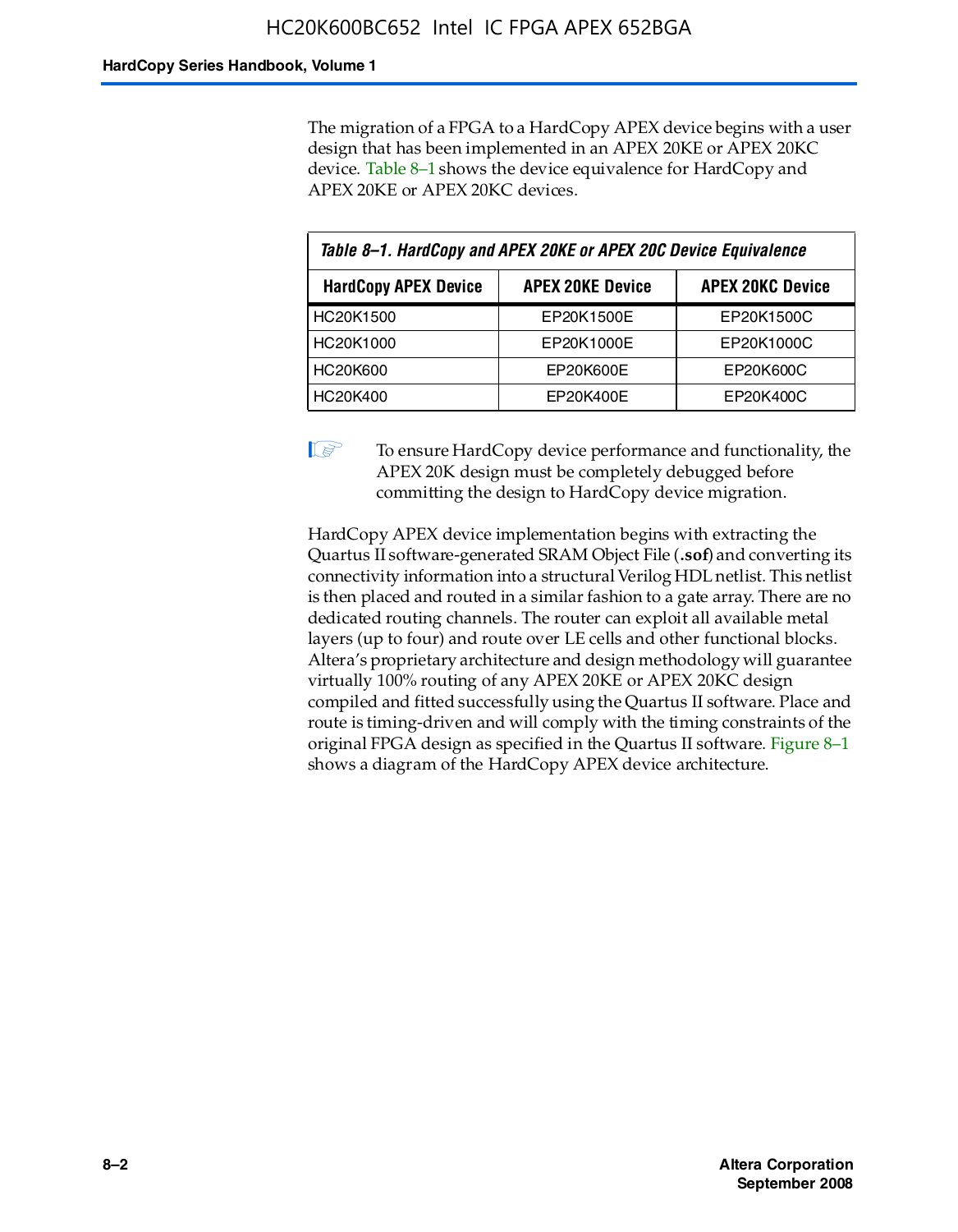



The strip of auxiliary gates (SOAG) is an Altera proprietary feature designed into the HardCopy APEX device and is used during the HardCopy device implementation process. The SOAG structures can be configured into several different types of functions through the use of metallization. For example, high fanout signals require adequate buffering, so buffers are built out of SOAG cells for this purpose.

HardCopy APEX devices include the same advanced features as the APEX 20KE and APEX 20KC devices, such as enhanced I/O standard support, content-addressable memory (CAM), additional global clocks, and enhanced ClockLock circuitry. Table 8–2 lists the features included in HardCopy APEX devices.

| Table 8-2. HardCopy APEX Device Features (Part 1 of 2) |                                                                                                                                     |  |  |
|--------------------------------------------------------|-------------------------------------------------------------------------------------------------------------------------------------|--|--|
| <b>HardCopy Devices</b><br><b>Feature</b>              |                                                                                                                                     |  |  |
| MultiCore system integration                           | Full support                                                                                                                        |  |  |
| Hot-socketing support                                  | Full support                                                                                                                        |  |  |
| 32-/64-bit, 33-MHz PCI                                 | Full compliance                                                                                                                     |  |  |
| 32-/64-bit, 66-MHz PCI                                 | Full compliance                                                                                                                     |  |  |
| MultiVolt I/O operation                                | 1.8-V, 2.5-V, or 3.3-V $V_{\text{CCIO}}$<br>V <sub>CCIO</sub> selected bank by bank<br>5.0-V tolerant with use of external resistor |  |  |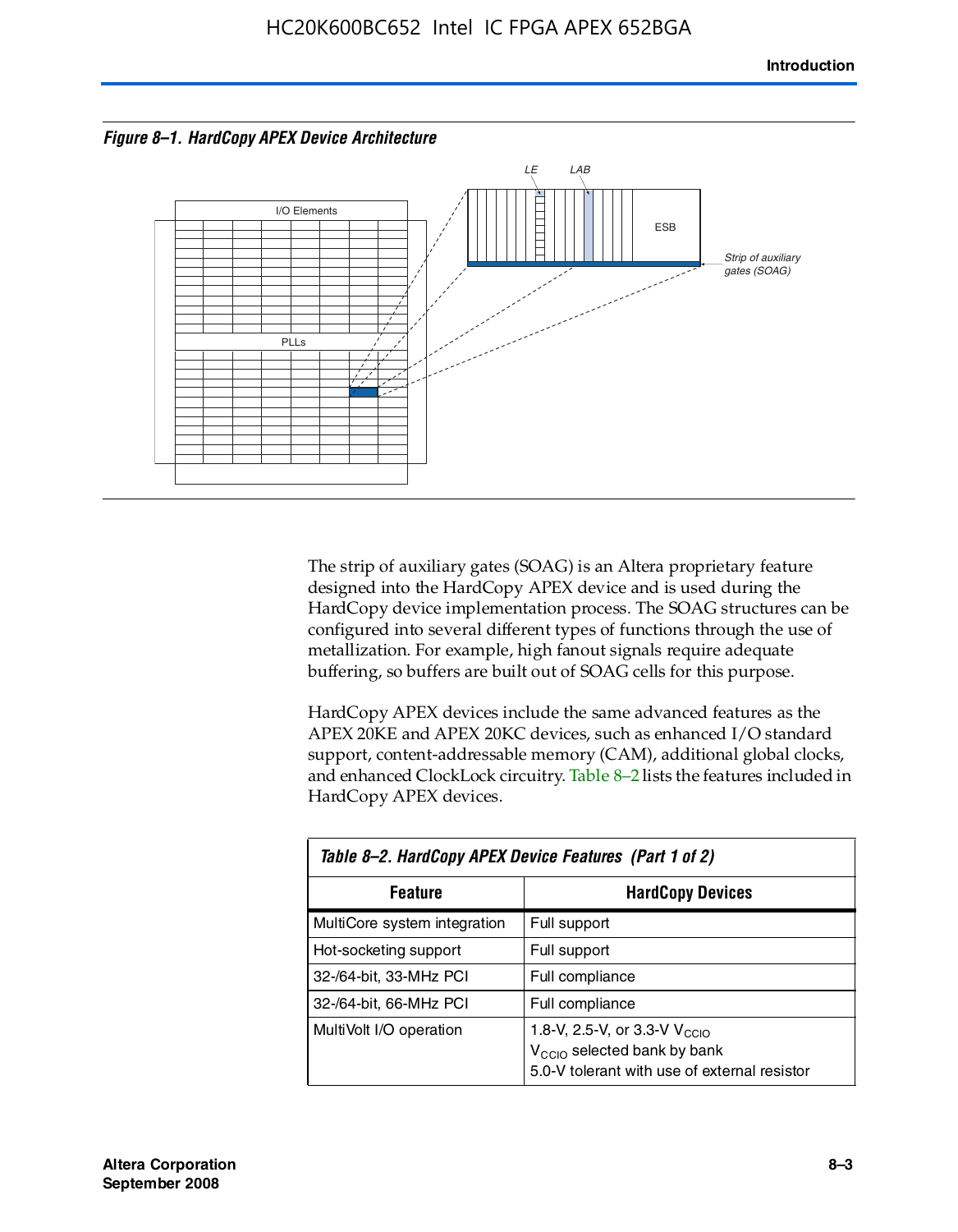| Table 8–2. HardCopy APEX Device Features (Part 2 of 2) |                                                                                                                                                                                                                                                                               |  |
|--------------------------------------------------------|-------------------------------------------------------------------------------------------------------------------------------------------------------------------------------------------------------------------------------------------------------------------------------|--|
| <b>Feature</b><br><b>HardCopy Devices</b>              |                                                                                                                                                                                                                                                                               |  |
| ClockLock support                                      | Clock delay reduction<br>$m/(n \times v)$ clock multiplication<br>Drive ClockLock output off-chip<br>External clock feedback<br>ClockShift circuitry<br>LVDS support<br>Up to four PLLs<br>ClockShift, clock phase adjustment                                                 |  |
| Dedicated clock and input pins   Eight                 |                                                                                                                                                                                                                                                                               |  |
| I/O standard support                                   | 1.8-V, 2.5-V, 3.3-V, 5.0-V I/O<br>3.3-V PCI and PCI-X<br>3.3-V AGP<br><b>CTT</b><br>$GTL+$<br><b>LVCMOS</b><br><b>IVTTI</b><br>True-LVDS and LVPECL data pins<br>LVDS and LVPECL clock pins<br><b>HSTL class I</b><br>PCI-X<br>SSTL-2 class I and II<br>SSTL-3 class I and II |  |
| Memory support                                         | <b>CAM</b><br>Dual-port RAM<br><b>FIFO</b><br><b>RAM</b><br><b>ROM</b>                                                                                                                                                                                                        |  |

All HardCopy APEX devices are tested using automatic test pattern generation (ATPG) vectors prior to shipment. For fully synchronous designs near 100%, fault coverage can be achieved through the built-in full-scan architecture. ATPG vectors allow the designer to focus on simulation and design verification.

Because the configuration of HardCopy APEX devices is built-in during manufacture, they cannot be configured in-system. However, if the APEX 20KE or APEC 20KC device configuration sequence must be emulated, the HardCopy APEX device has this capability.

**f all of the device features of APEX 20KE and APEX 20KC devices are** available in HardCopy APEX devices. For a detailed description of these device features, refer to the *APEX 20K Programmable Logic Device Family Data Sheet* and the *APEX 20KC Programmable Logic Device Family Data Sheet*.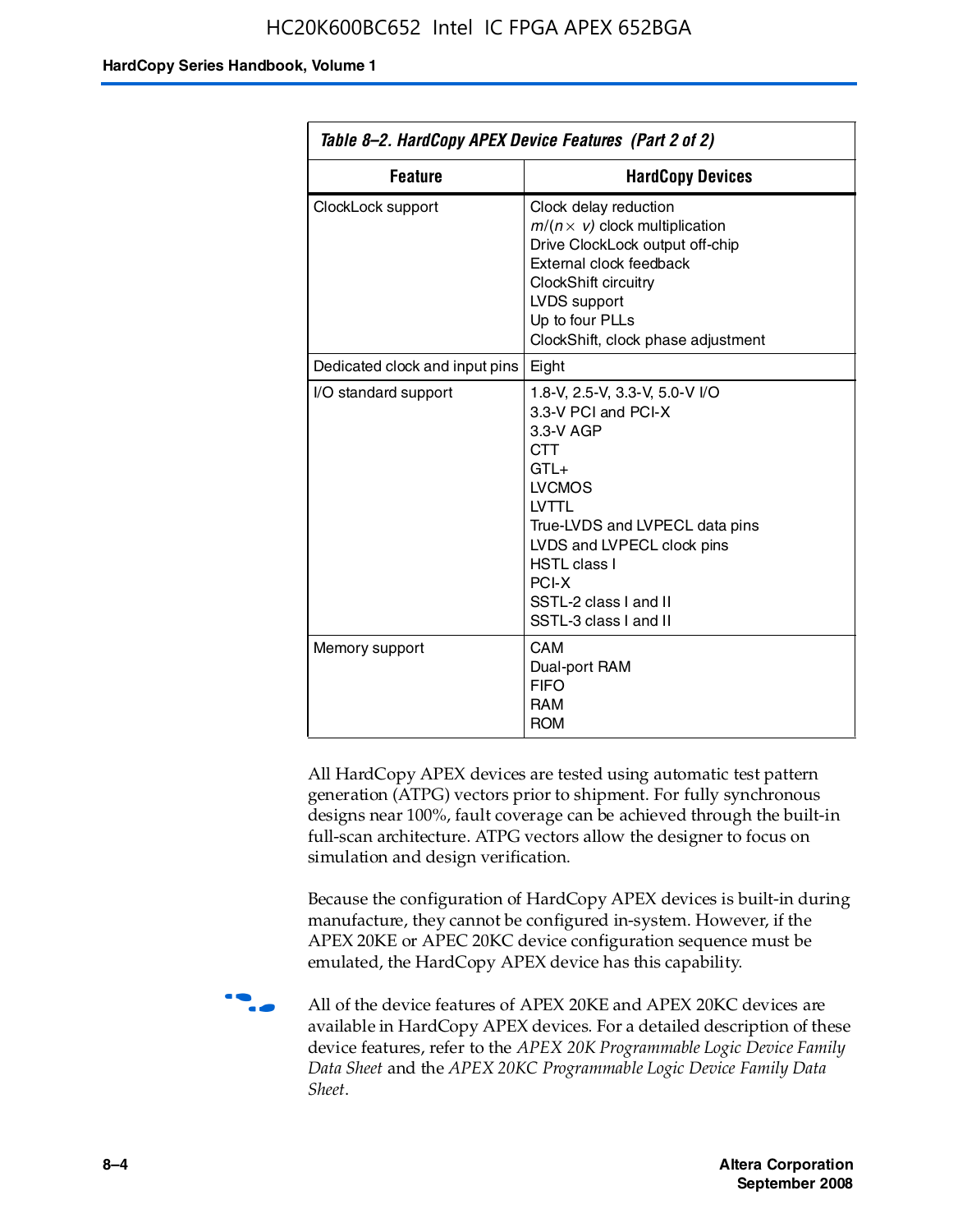### **Differences Between HardCopy APEX and APEX 20K FPGAs**

| <b>Differences</b>   |
|----------------------|
| <b>Between</b>       |
| <b>HardCopy APEX</b> |
| and APEX 20K         |
| <b>FPGAS</b>         |

Several differences must be considered before a design is ready for implementation in HardCopy technology:

HardCopy APEX devices are only customizable at the time they are manufactured. Make sure that the original APEX 20KE or APEX 20KC device has undergone thorough testing in the end-system before deciding to proceed with migration to a HardCopy APEX device, because no changes can be made to the HardCopy APEX device after it has been manufactured.

ESBs that are configured as RAM or CAM will power-up un-initialized in the HardCopy APEX device. In the FPGA it is possible to configure, or "pre-load," the ESB memory as part of the configuration sequence, then overwrite it when the device is in normal functional mode. This pre-loaded memory feature of the FPGA is not available in HardCopy devices. If a design contains RAM or CAM with assumed data values at power-up, then the HardCopy APEX device will not operate as expected. If a design uses this feature, it should be re-compiled without the memory pre-load. ESBs configured as ROM are fully supported.

- The JTAG boundary scan order in the HardCopy APEX device is different compared to the APEX 20K device. A HardCopy BSDL file that describes the re-ordered boundary scan chain should be used.
	- **1 The BSDL files for HardCopy APEX devices are different** from the corresponding APEX 20KE or APEX 20KC devices. Download the correct HardCopy BSDL file from Altera's website at **[www.altera.com](http://www.altera.com)**.

The advanced 0.18-μm aluminum metal process is used to support both APEX 20KE and APEX 20KC devices. The performance improvement achieved by the die size reduction and metal interconnect optimization more than offsets the need for copper in this case. Altera guarantees that a target HardCopy APEX device will provide the same or better performance as in the corresponding APEX 20KE or APEX 20KC device.

**Power-up Mode and Configuration Emulation**

Unlike their FPGA counterparts, HardCopy APEX devices do not need to be configured. However, to facilitate seamless migration, configuration can be emulated in these devices. There are three modes in which a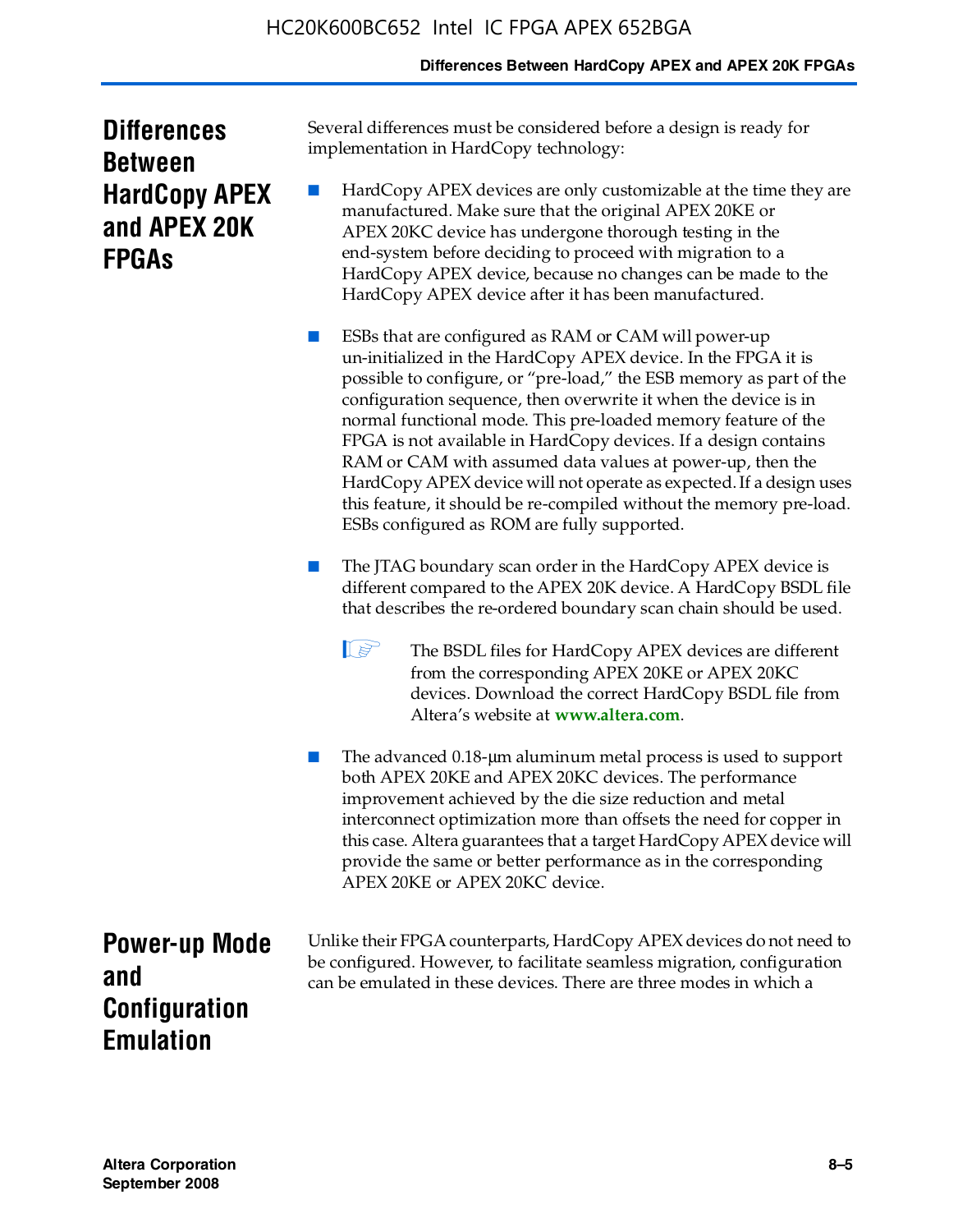HardCopy APEX device can be prepared for operation after power up: instant on, instant on after 50 ms, and configuration emulation. Each mode is described below.

■ In instant on mode, the HardCopy APEX device is available for use shortly after the device receives power. The on-chip power-on-reset (POR) circuit will set or reset all registers. The CONF\_DONE output will be tri-stated once the power-on reset has elapsed. No configuration device or configuration input signals are necessary.

In instant on after 50 ms mode, the HardCopy APEX device performs in a similar fashion to the Instant On mode, except that there is an additional delay of 50 ms (nominal), during which time the device is held in reset stage. The CONF DONE output is pulled low during this time and then tri-stated after the 50 ms have elapsed. No configuration devices or configuration input signals are necessary for this option.

In configuration emulation mode, the HardCopy APEX device undergoes an emulation of a full configuration sequence as if configured by an external processor or an EPC device. In this mode, the CONF\_DONE signal is tri-stated after the correct number of clock cycles. This mode may be useful where there is some dependency on the configuration sequence (for example, multi-device configuration or processor initialization). In this mode, the device expects to see all configuration control and data input signals.

### **Speed Grades** Because HardCopy APEX devices are customized, no speed grading is performed. All HardCopy APEX devices will meet the timing requirements of the original FPGA of the fastest speed grade. Generally, HardCopy APEX devices will have a higher  $f_{MAX}$  than the corresponding FPGA, but the speed increase will vary on a design-by-design basis.

### **Quartus II-Generated Output Files**

The HardCopy migration process requires several Quartus II software-generated files. These key output files are listed and explained below.

- The SRAM Object File (**.sof**) contains all of the necessary information needed to configure a FPGA
- The Compiler Report File (.csf.rpt) is parsed to extract useful information about the design
- The Verilog atom-based netlist file (**.vo**) is used to check the HardCopy netlist
- The pin out information file (**.pin**) contains user signal names and I/O configuration information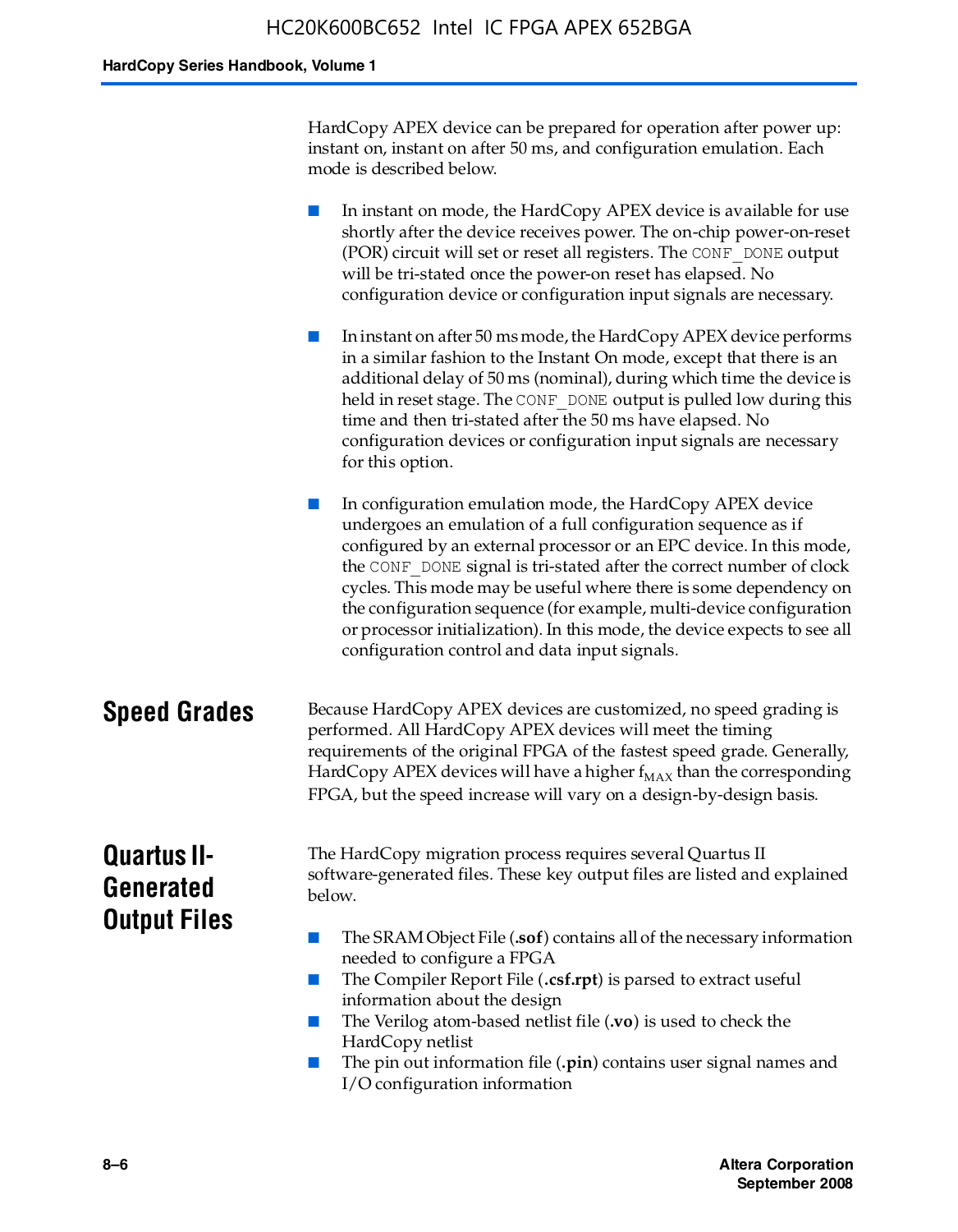- The Delay Information File (.sdo) is used to check the original FPGA timing
- A completed HardCopy timing requirements file describes all necessary timing information on the design. A template of this text file is available for download from the Altera website at **www.altera.com**.

The migration process consists of several steps. First, a netlist is constructed from the SOF. Then, the netlist is checked to ensure that the built-in scan test structures will operate correctly. The netlist is then fed into a place-and-route engine, and the design interconnect is generated. Static timing analysis ensures that all timing constraints are met, and static functional verification techniques are employed to ensure correct device migration. After successfully completing these stages, physical verification of the device takes place, and the metal mask layers are taped out to fabricate HardCopy APEX devices.

### **Document Revision History** Table 8–3 shows the revision history for this chapter.

| Table 8–3. Document Revision History |                                                                                                           |                           |  |  |
|--------------------------------------|-----------------------------------------------------------------------------------------------------------|---------------------------|--|--|
| <b>Date and Document</b><br>Version  | <b>Changes Made</b>                                                                                       | <b>Summary of Changes</b> |  |  |
| September 2008,<br>V <sub>2.3</sub>  | Updated chapter number and metadata.                                                                      |                           |  |  |
| June 2007, v2.2                      | Minor text edits.                                                                                         |                           |  |  |
| December 2006<br>v2.1                | Updated revision history.                                                                                 |                           |  |  |
| March 2006                           | Formerly chapter 10; no content change.                                                                   |                           |  |  |
| January 2005<br>v2.0                 | Update device names and other minor textual changes                                                       |                           |  |  |
| <b>June 2003</b><br>v1.0             | Initial release of Chapter 10, Description, Architecture and<br>Features, in the HardCopy Device Handbook |                           |  |  |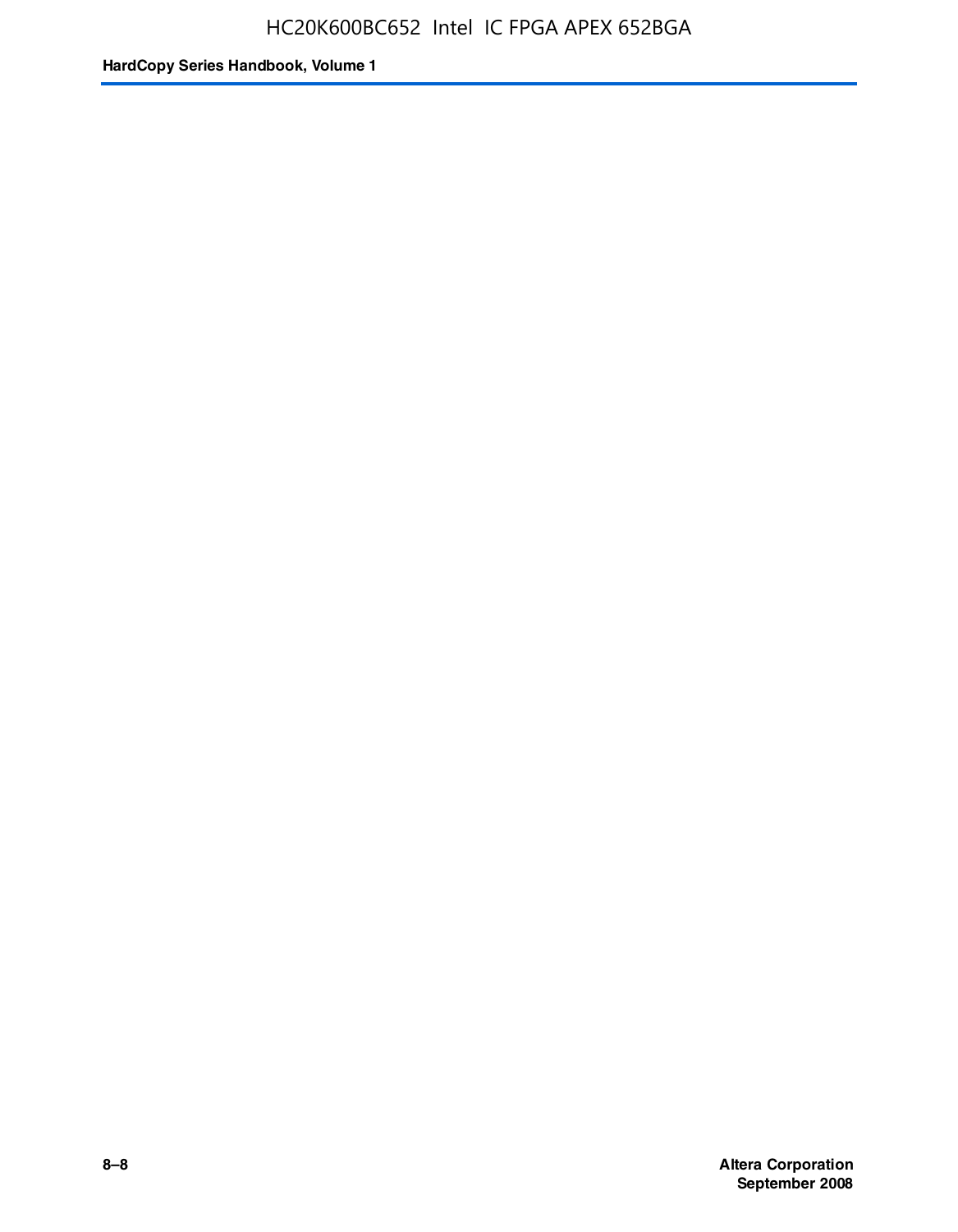

### **9. Boundary-Scan Support**

### **H51009-2.3**

### **IEEE Std. 1149.1 (JTAG) Boundary-Scan Support**

All HardCopy devices provide JTAG boundary-scan test (BST) circuitry that complies with the IEEE Std. 1149.1-1990 specification. HardCopy® APEX™ devices support the JTAG instructions shown in Table 9–1.

**1 The BSDL files for HardCopy devices are different from the** corresponding APEX 20KE or APEX 20KC parts. Download the [correct HardCopy BSDL file from Altera's website at](http://www.altera.com)  www.altera.com.

| Table 9-1. HardCopy APEX JTAG Instructions |                                                                                                                                                                                                                                                                                |  |  |  |
|--------------------------------------------|--------------------------------------------------------------------------------------------------------------------------------------------------------------------------------------------------------------------------------------------------------------------------------|--|--|--|
| <b>JTAG Instruction</b>                    | <b>Description</b>                                                                                                                                                                                                                                                             |  |  |  |
| SAMPLE/PRELOAD                             | SAMPLE/PRELOAD allows a snapshot of signals at the device pins to be<br>captured and examined during normal device operation and permits an initial<br>data pattern to be output at the device pins. It is also used by the SignalTap <sup>®</sup><br>embedded logic analyzer. |  |  |  |
| <b>EXTEST</b>                              | Allows the external circuitry and board-level interconnections to be tested by<br>forcing a test pattern at the output pins and capturing test results at the input pins.                                                                                                      |  |  |  |
| <b>BYPASS</b>                              | Places the 1-bit bypass register between the TDI and TDO pins, which allows the<br>BST data to pass synchronously through selected devices to adjacent devices<br>during normal device operation.                                                                              |  |  |  |
| <b>USERCODE</b>                            | Selects the 32-bit USERCODE register and places it between the TDI and TDO<br>pins, allowing the USERCODE to be serially shifted out of TDO.                                                                                                                                   |  |  |  |
| <b>IDCODE</b>                              | Selects the IDCODE register and places it between the TDI and TDO pins,<br>allowing the IDCODE to be serially shifted out of TDO.                                                                                                                                              |  |  |  |

HardCopy APEX devices instruction register length is 10 bits; the USERCODE register length is 32 bits. Tables 9–2 and 9–3 show the boundary-scan register length and device IDCODE information for HardCopy devices.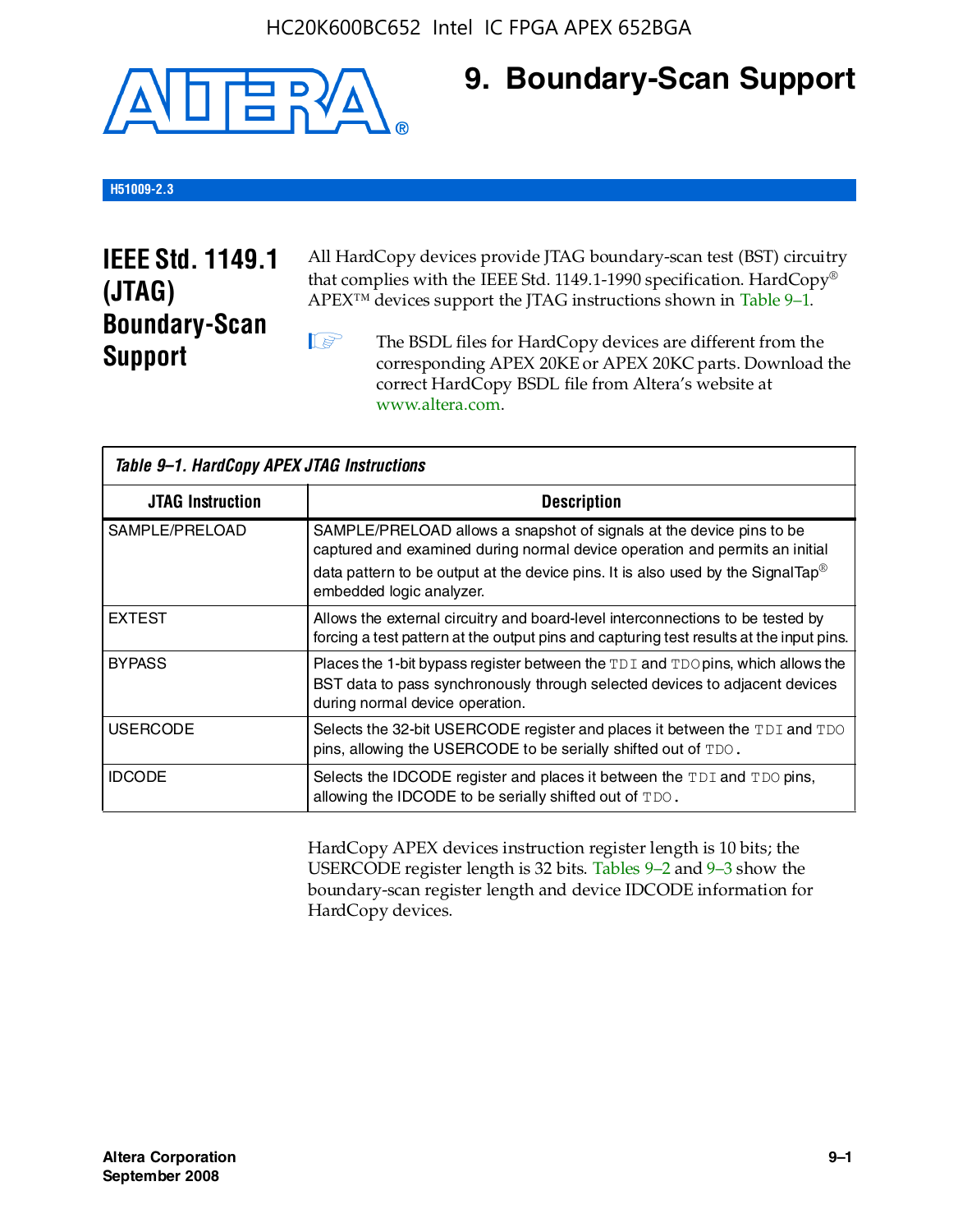### HC20K600BC652 Intel IC FPGA APEX 652BGA

#### **HardCopy Series Handbook, Volume 1**

| Table 9–2. HardCopy APEX Boundary-Scan Register Length |                                      |  |  |  |
|--------------------------------------------------------|--------------------------------------|--|--|--|
| <b>Device</b>                                          | <b>Boundary-Scan Register Length</b> |  |  |  |
| HC20K400                                               | 1,506                                |  |  |  |
| HC20K600                                               | 1.806                                |  |  |  |
| HC20K1000                                              | 2,190                                |  |  |  |
| HC20K1500                                              | 2.502                                |  |  |  |

| Table 9–3. 32-Bit HardCopy APEX Device IDCODE |                     |                                         |                                                  |                           |  |  |  |
|-----------------------------------------------|---------------------|-----------------------------------------|--------------------------------------------------|---------------------------|--|--|--|
|                                               |                     | <b>IDCODE (32 Bits)</b> <i>Note (1)</i> |                                                  |                           |  |  |  |
| <b>Device</b>                                 | Version<br>(4 Bits) | Part Number (16 Bits)                   | <b>Manufacturer</b><br><b>Identity (11 Bits)</b> | $1(1 \text{ Bit})$<br>(2) |  |  |  |
| HC20K400                                      | 0000                | 1000 0100 0000 0000                     | 0110 1110<br>000                                 |                           |  |  |  |
| HC20K600                                      | 0000                | 1000 0110 0000 0000                     | 000 0110 1110                                    |                           |  |  |  |
| HC20K1000                                     | 0000                | 1001 0000 0000 0000                     | 000 0110 1110                                    |                           |  |  |  |
| HC20K1500                                     | 0000                | 1001 0101 0000<br>0000                  | 0110 1110<br>000                                 |                           |  |  |  |

*Notes to Table 9–3:*

(1) The most significant bit (MSB) is on the left.

(2) The IDCODE's least significant bit (LSB) is always 1.

Figure 9–1 shows the timing requirements for the JTAG signals.



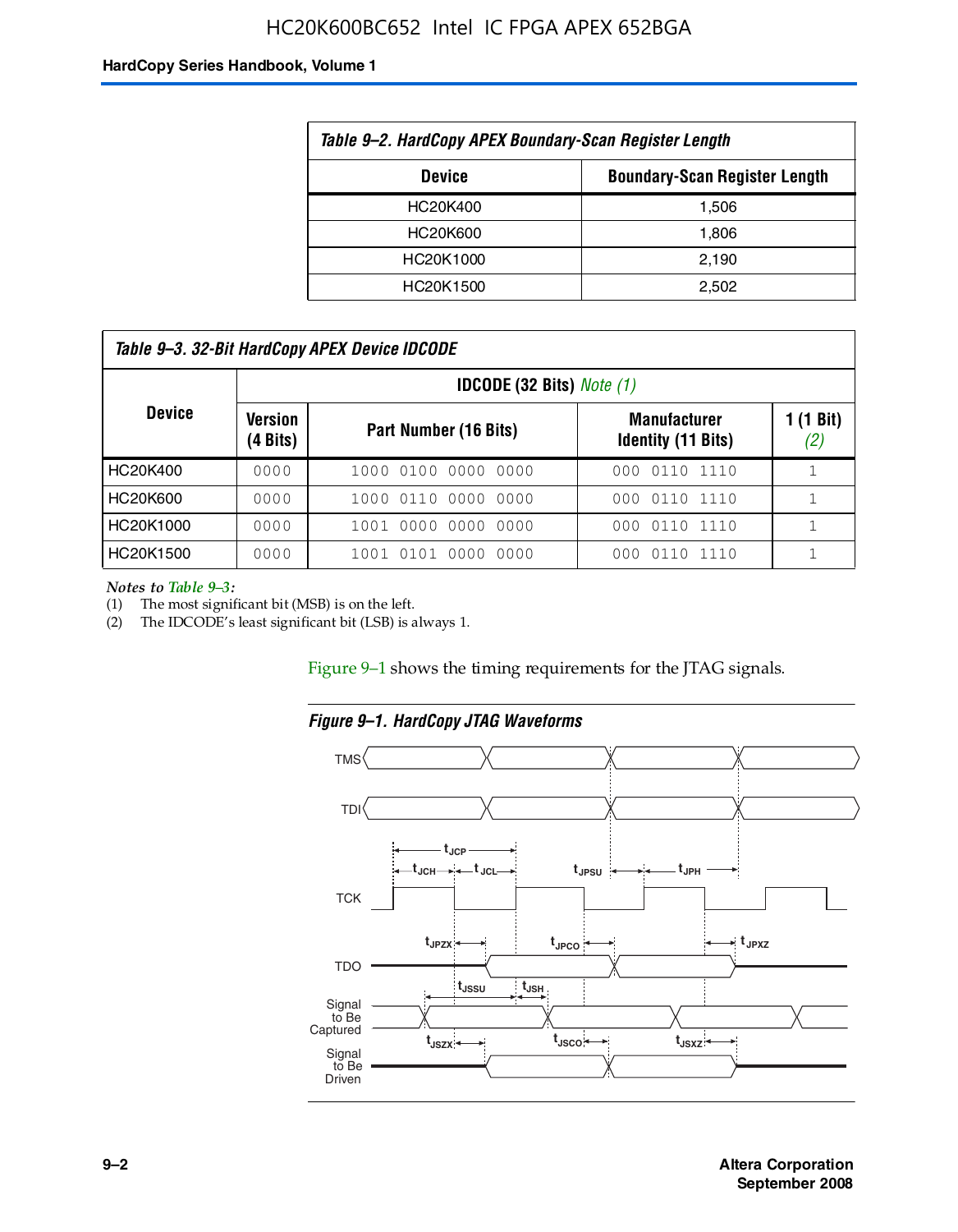Table 9–4 shows the JTAG timing parameters and values for HardCopy devices.

| Table 9–4. HardCopy APEX JTAG Timing Parameters and Values |                                                |     |     |      |  |
|------------------------------------------------------------|------------------------------------------------|-----|-----|------|--|
| <b>Symbol</b>                                              | <b>Parameter</b>                               | Min | Max | Unit |  |
| t <sub>JCP</sub>                                           | <b>TCK clock period</b>                        | 100 |     | ns   |  |
| t <sub>JCH</sub>                                           | <b>TCK clock high time</b>                     | 50  |     | ns   |  |
| t <sub>JCL</sub>                                           | <b>TCK clock low time</b>                      | 50  |     | ns   |  |
| t <sub>JPSU</sub>                                          | JTAG port setup time                           | 20  |     | ns   |  |
| t <sub>JPH</sub>                                           | JTAG port hold time                            | 45  |     | ns   |  |
| t <sub>JPCO</sub>                                          | JTAG port clock to output                      |     | 25  | ns   |  |
| t <sub>JPZX</sub>                                          | JTAG port high impedance to valid output       |     | 25  | ns   |  |
| t <sub>JPXZ</sub>                                          | JTAG port valid output to high impedance       |     | 25  | ns   |  |
| t <sub>JSSU</sub>                                          | Capture register setup time                    | 20  |     | ns   |  |
| $t_{\sf JSH}$                                              | Capture register hold time                     | 45  |     | ns   |  |
| t <sub>usco</sub>                                          | Update register clock to output                |     | 35  | ns   |  |
| t <sub>JSZX</sub>                                          | Update register high impedance to valid output |     | 35  | ns   |  |
| t <sub>JSXZ</sub>                                          | Update register valid output to high impedance |     | 35  | ns   |  |



 $\bullet\hspace{0.1cm}$  For more information about using JTAG BST circuitry in Altera devices, refer to *Application Note 39 (IEEE Std. 1149.1 (JTAG) Boundary-Scan Testing in Altera Devices*.

### **Document Revision History**

Table 9–5 shows the revision history for this chapter.

| Table 9–5. Document Revision History (Part 1 of 2) |                                         |                           |  |  |
|----------------------------------------------------|-----------------------------------------|---------------------------|--|--|
| <b>Date and Document</b><br>Version                | <b>Changes Made</b>                     | <b>Summary of Changes</b> |  |  |
| September 2008,<br>v2.3                            | Updated chapter number and metadata.    |                           |  |  |
| June 2007, v2.2                                    | Minor text edits.                       |                           |  |  |
| December 2006<br>v2.1                              | Updated revision history.               | Updated revision history. |  |  |
| <b>March 2006</b>                                  | Formerly chapter 11; no content change. |                           |  |  |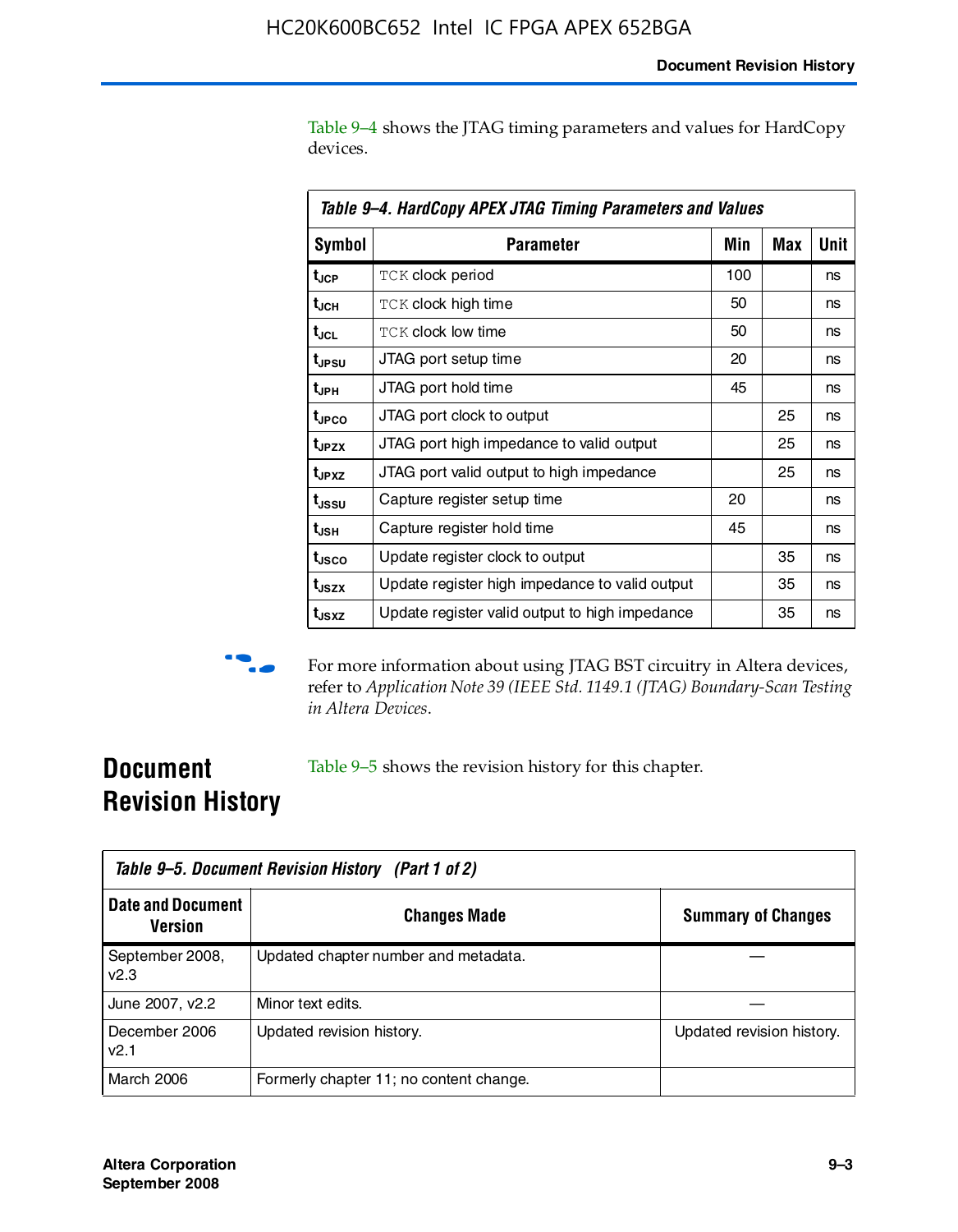| Table 9–5. Document Revision History (Part 2 of 2) |                                                                                     |                           |  |  |
|----------------------------------------------------|-------------------------------------------------------------------------------------|---------------------------|--|--|
| <b>Date and Document</b><br><b>Version</b>         | <b>Changes Made</b>                                                                 | <b>Summary of Changes</b> |  |  |
| January 2005<br>v2.0                               | Update device names and other minor textual changes.                                |                           |  |  |
| June 2003<br>v1.0                                  | Initial release of <i>Boundary-Scan Support</i> in the HardCopy<br>Device Handbook. |                           |  |  |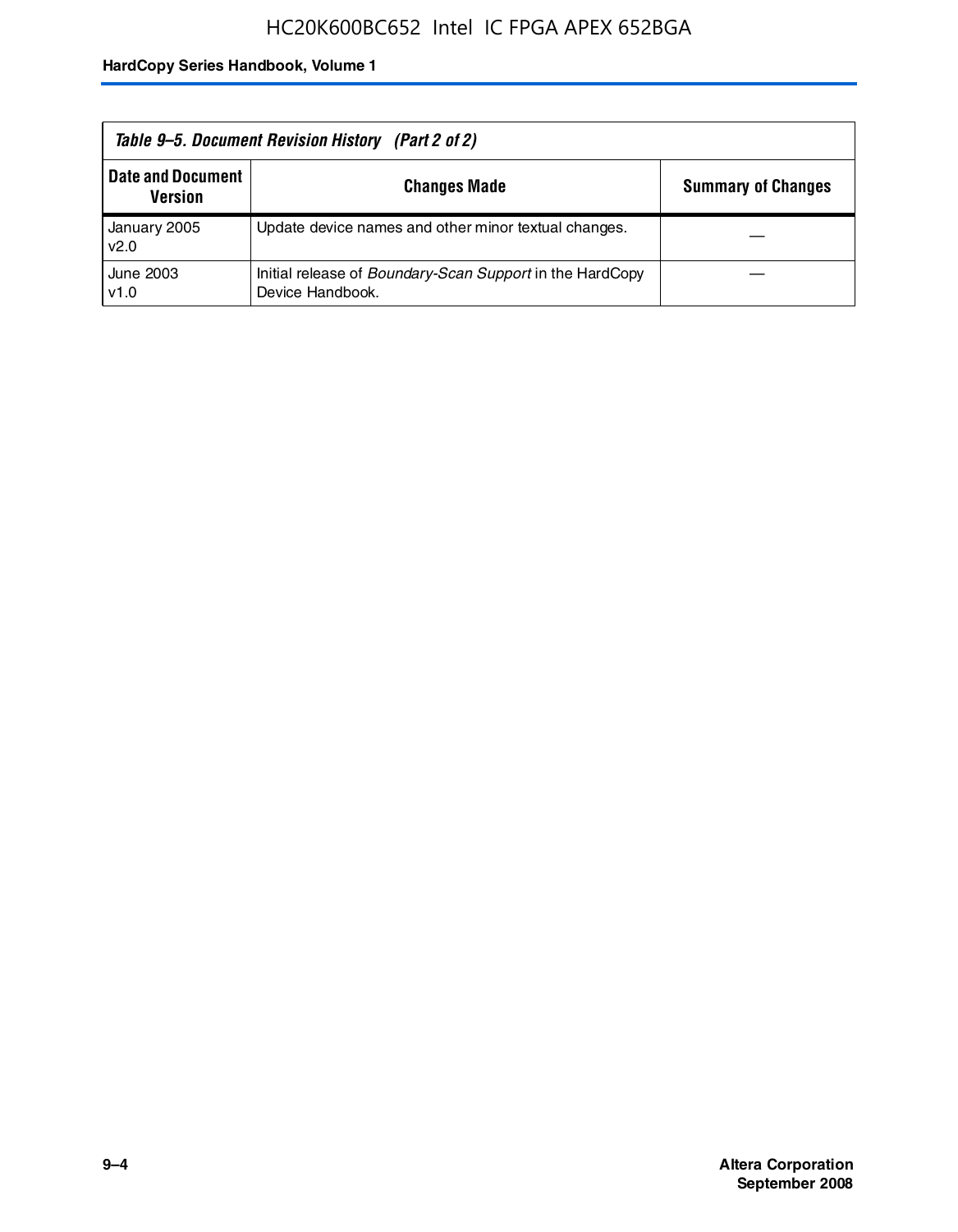

## **10. Operating Conditions**

### **H51010-2.3**

### **Recommended Operating Conditions**

Tables 10–1 through 10–4 provide information on absolute maximum ratings, recommended operating conditions, DC operating conditions, and capacitance for 1.8-V HardCopy® APEX<sup>TM</sup> devices.

|                           | Table 10–1. HardCopy APEX Device Absolute Maximum Ratings Note (1) |                              |        |     |      |  |  |
|---------------------------|--------------------------------------------------------------------|------------------------------|--------|-----|------|--|--|
| Symbol                    | <b>Parameter</b>                                                   | <b>Conditions</b>            | Min    | Max | Unit |  |  |
| <b>V<sub>CCINT</sub></b>  | Supply voltage                                                     | With respect to ground $(2)$ | $-0.5$ | 2.5 | v    |  |  |
| V <sub>CCIO</sub>         |                                                                    |                              | $-0.5$ | 4.6 | ν    |  |  |
| $V_1$                     | DC input voltage                                                   |                              | $-0.5$ | 4.6 | v    |  |  |
| $I_{OUT}$                 | DC output current, per pin                                         |                              | $-25$  | 25  | mA   |  |  |
| $\mathsf{T}_{\text{STG}}$ | Storage temperature                                                | No bias                      | $-65$  | 150 | °€   |  |  |
| $T_{\sf AMB}$             | Ambient temperature                                                | Under bias                   | $-65$  | 135 | °C   |  |  |
| $T_{\rm J}$               | Junction temperature                                               | BGA packages, under bias     |        | 135 | °C   |  |  |

|                          | Table 10–2. HardCopy APEX Device Recommended Operating Conditions |                    |                  |                   |              |  |  |
|--------------------------|-------------------------------------------------------------------|--------------------|------------------|-------------------|--------------|--|--|
| Symbol                   | <b>Parameter</b>                                                  | <b>Conditions</b>  | Min              | Max               | <b>Unit</b>  |  |  |
| <b>V<sub>CCINT</sub></b> | Supply voltage for internal<br>logic and input buffers            | (3), (4)           | 1.71<br>(1.71)   | 1.89<br>(1.89)    | $\vee$       |  |  |
| V <sub>CCIO</sub>        | Supply voltage for output<br>buffers, 3.3-V operation             | (3), (4)           | 3.00<br>(3.00)   | 3.60<br>(3.60)    | $\vee$       |  |  |
|                          | Supply voltage for output<br>buffers, 2.5-V operation             | (3), (4)           | 2.375<br>(2.375) | 2.625<br>(2.625)  | $\vee$       |  |  |
| $V_1$                    | Input voltage                                                     | (2), (5)           | $-0.5$           | 4.1               | v            |  |  |
| $V_{\rm O}$              | Output voltage                                                    |                    | 0                | V <sub>CCIO</sub> | $\vee$       |  |  |
| $T_{\rm J}$              | Junction temperature                                              | For commercial use | 0                | 85                | $^{\circ}$ C |  |  |
|                          |                                                                   | For industrial use | $-40$            | 100               | $^{\circ}$ C |  |  |
| $t_{R}$                  | Input rise time (10% to 90%)                                      |                    |                  | 40                | ns           |  |  |
| $t_F$                    | Input fall time $(90\% \text{ to } 10\%)$                         |                    |                  | 40                | ns           |  |  |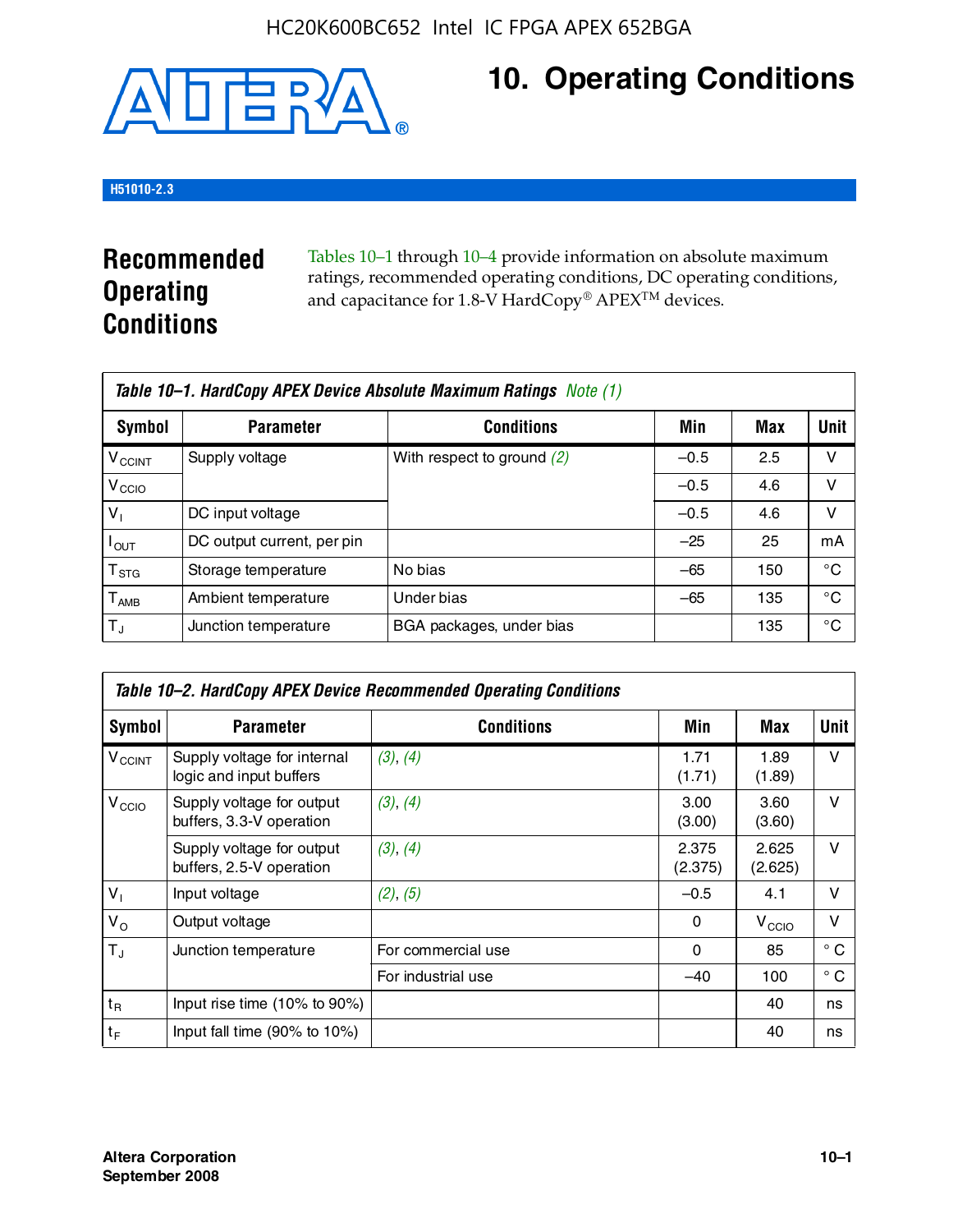### HC20K600BC652 Intel IC FPGA APEX 652BGA

|                 | Table 10–3. HardCopy APEX Device DC Operating Conditions (Part 1 of 2) Notes $(6)$ , $(7)$ , $(8)$ |                                                                        |                                          |            |                                         |             |
|-----------------|----------------------------------------------------------------------------------------------------|------------------------------------------------------------------------|------------------------------------------|------------|-----------------------------------------|-------------|
| Symbol          | <b>Parameter</b>                                                                                   | <b>Conditions</b>                                                      | <b>Min</b>                               | <b>Typ</b> | Max                                     | <b>Unit</b> |
| $V_{\text{IH}}$ | High-level LVTTL, CMOS, or<br>3.3-V PCI input voltage                                              |                                                                        | 1.7,<br>$0.5 \times V_{\text{CCIO}}$ (8) |            | 4.1                                     | v           |
| $V_{IL}$        | Low-level LVTTL, CMOS, or<br>3.3-V PCI input voltage                                               |                                                                        | $-0.5$                                   |            | 0.8,<br>$0.3 \times V_{\text{CCIO}}(8)$ | v           |
| $V_{OH}$        | 3.3-V high-level LVTTL output<br>voltage                                                           | $I_{OH} = -12$ mA DC,<br>$V_{\text{CCIO}} = 3.00 \text{ V} (9)$        | 2.4                                      |            |                                         | v           |
|                 | 3.3-V high-level LVCMOS<br>output voltage                                                          | $I_{OH} = -0.1$ mA DC,<br>$V_{\text{CCIO}} = 3.00 \text{ V} (9)$       | $V_{\text{CCIO}} - 0.2$                  |            |                                         | v           |
|                 | 3.3-V high-level PCI output<br>voltage                                                             | $I_{OH} = -0.5$ mA DC,<br>$V_{\text{CCIO}} = 3.00$ to 3.60 V<br>(9)    | $0.9 \times V_{\text{CCIO}}$             |            |                                         | v           |
|                 | 2.5-V high-level output<br>voltage                                                                 | $I_{OH} = -0.1$ mA DC,<br>$V_{\text{CCIO}} = 2.30 \text{ V } (9)$      | 2.1                                      |            |                                         | v           |
|                 |                                                                                                    | $I_{OH} = -1$ mA DC,<br>$V_{\text{CCIO}} = 2.30 \text{ V} (9)$         | 2.0                                      |            |                                         | v           |
|                 |                                                                                                    | $I_{OH} = -2$ mA DC,<br>$V_{\text{CCIO}} = 2.30 \text{ V} (9)$         | 1.7                                      |            |                                         | v           |
| $V_{OL}$        | 3.3-V low-level LVTTL output<br>voltage                                                            | $I_{OL}$ = 12 mA DC,<br>$V_{\text{CCIO}} = 3.00 \text{ V} (10)$        |                                          |            | 0.4                                     | v           |
|                 | 3.3-V low-level LVCMOS<br>output voltage                                                           | $I_{OL} = 0.1$ mA DC,<br>$V_{\text{CCIO}} = 3.00 \text{ V} (10)$       |                                          |            | 0.2                                     | v           |
|                 | 3.3-V low-level PCI output<br>voltage                                                              | $I_{OL}$ = 1.5 mA DC,<br>$V_{\text{CCIO}} = 3.00$ to 3.60 V<br>(10)    |                                          |            | $0.1 \times V_{\text{CCIO}}$            | v           |
|                 | 2.5-V low-level output voltage                                                                     | $I_{OL} = 0.1$ mA DC,<br>$V_{\text{CCIO}} = 2.30 \text{ V} (10)$       |                                          |            | 0.2                                     | v           |
|                 |                                                                                                    | $I_{OL}$ = 1 mA DC,<br>$V_{\text{CCIO}} = 2.30 \text{ V} (10)$         |                                          |            | 0.4                                     | v           |
|                 |                                                                                                    | $I_{OL}$ = 2 mA DC,<br>$V_{\text{CCIO}} = 2.30 V (10)$                 |                                          |            | 0.7                                     | v           |
| Τ,              | Input pin leakage current (11)                                                                     | $V_1 = 4.1$ to -0.5 V                                                  | $-10$                                    |            | 10                                      | μA          |
| $I_{OZ}$        | Tri-stated I/O pin leakage<br>current (11)                                                         | $V_0 = 4.1$ to $-0.5$ V                                                | $-10$                                    |            | 10                                      | μA          |
| $I_{CC0}$       | V <sub>CC</sub> supply current (standby)<br>(All ESBs in power-down<br>mode)                       | $V_1$ = ground, no load,<br>no toggling inputs,<br>-7 speed grade      |                                          | 10         |                                         | mA          |
|                 |                                                                                                    | $V_1$ = ground, no load,<br>no toggling inputs,<br>-8, -9 speed grades |                                          | 5          |                                         | mA          |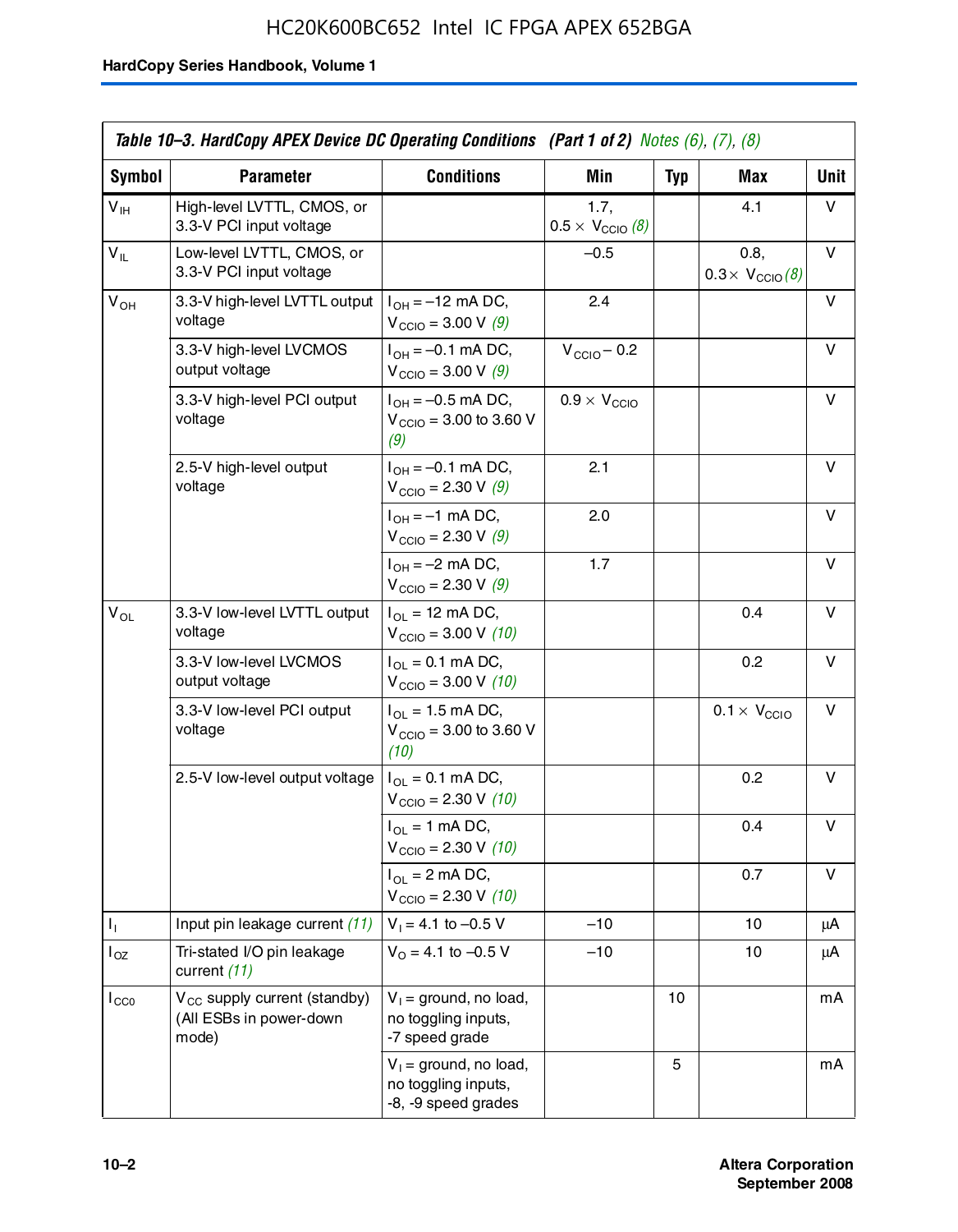#### **Recommended Operating Conditions**

| Table 10-3. HardCopy APEX Device DC Operating Conditions (Part 2 of 2) Notes (6), (7), (8) |                                                                                   |                                          |     |     |     |           |  |
|--------------------------------------------------------------------------------------------|-----------------------------------------------------------------------------------|------------------------------------------|-----|-----|-----|-----------|--|
| Symbol                                                                                     | <b>Parameter</b>                                                                  | <b>Conditions</b>                        | Min | Typ | Max | Unit      |  |
| $R_{CONF}$                                                                                 | Value of I/O pin pull-up<br>resistor before and during<br>configuration emulation | $V_{\text{CCIO}} = 3.0 V (12)$           | 20  |     | 50  | $k\Omega$ |  |
|                                                                                            |                                                                                   | $V_{\text{CCIO}} = 2.375 \text{ V}$ (12) | 30  |     | 80  | $k\Omega$ |  |
|                                                                                            |                                                                                   | $V_{\text{CCIO}} = 1.71 \text{ V}$ (12)  | 60  |     | 150 | $k\Omega$ |  |

|                    | <b>Table 10–4. HardCopy APEX Device Capacitance</b> Note (13) |                                     |     |     |     |  |  |
|--------------------|---------------------------------------------------------------|-------------------------------------|-----|-----|-----|--|--|
| Symbol             | <b>Parameter</b>                                              | <b>Conditions</b>                   | Min | Typ | Max |  |  |
| $C_{\text{IN}}$    | Input capacitance                                             | $V_{IN} = 0$ V, f = 1.0 MHz         |     | 8   | pF  |  |  |
| $C_{\text{INCLK}}$ | Input capacitance on<br>dedicated clock pin                   | $V_{IN} = 0$ V, f = 1.0 MHz         |     | 12  | pF  |  |  |
| $C_{OUT}$          | Output capacitance                                            | $V_{\text{OUT}} = 0$ V, f = 1.0 MHz |     | 8   | pF  |  |  |

#### *Notes to Table 10–1 through 10–4:*

- (1) Refer to the *Operating Requirements for Altera Devices Data Sheet*.
- (2) Minimum DC input is –0.5 V. During transitions, the inputs may undershoot to –0.5 V or overshoot to 4.6 V for input currents less than 100 mA and periods shorter than 20 ns.
- (3) Numbers in parentheses are for industrial-temperature-range devices.
- (4) Maximum  $V_{CC}$  rise time is 100 ms, and  $V_{CC}$  must rise monotonically.
- (5) All pins (including dedicated inputs, clock, I/O, and JTAG pins) may be driven before  $V_{\text{CCINT}}$  and  $V_{\text{CCIO}}$  are powered.
- (6) Typical values are for  $T_A = 25^{\circ}$  C,  $V_{CCTNT} = 1.8$  V, and  $V_{CCTO} = 1.8$  V, 2.5 V, or 3.3 V.
- (7) These values are specified under the HardCopy device recommended operating conditions, as shown in Table 10–2 on page 10–1.
- (8) Refer to *AN 117: Using Selectable I/O Standards in Altera Devices* for the V<sub>IH</sub>, V<sub>IL</sub>, V<sub>OH</sub>, V<sub>OL</sub>, and I<sub>I</sub> parameters when  $V_{\text{CCIO}} = 1.8 \text{ V}$ .
- (9) The APEX 20KE input buffers are compatible with 1.8-V, 2.5-V and 3.3-V (LVTTL and LVCMOS) signals. Additionally, the input buffers are 3.3-V PCI compliant. Input buffers also meet specifications for GTL+, CTT, AGP, SSTL-2, SSTL-3, and HSTL.
- (10) The  $I_{OH}$  parameter refers to high-level TTL, PCI, or CMOS output current.
- (11) This value is specified for normal device operation. The value may vary during power-up.
- (12) Pin pull-up resistance values will be lower if an external source drives the pin higher than  $V_{CCIO}$ .
- (13) Capacitance is sample-tested only.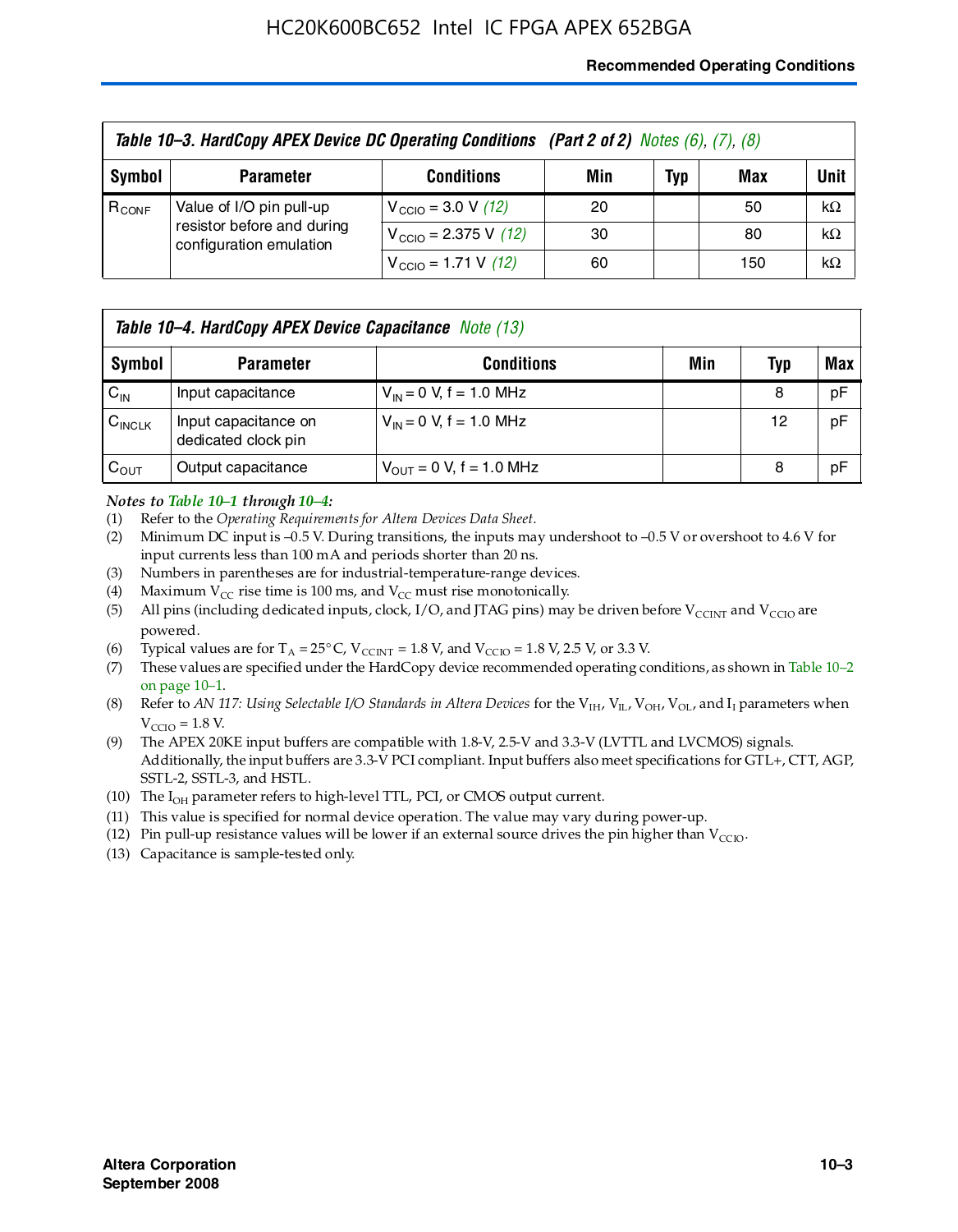Tables 10–5 through 10–20 list the DC operating specifications for the supported I/O standards. These tables list minimal specifications only; HardCopy devices may exceed these specifications.

|                           | Table 10-5. LVTTL I/O Specifications |                                                                 |                |                         |              |  |  |  |  |
|---------------------------|--------------------------------------|-----------------------------------------------------------------|----------------|-------------------------|--------------|--|--|--|--|
| Symbol                    | <b>Parameter</b>                     | <b>Conditions</b>                                               | <b>Minimum</b> | <b>Maximum</b>          | <b>Units</b> |  |  |  |  |
| $V_{\text{CCIO}}$         | Output supply<br>voltage             |                                                                 | 3.0            | 3.6                     | v            |  |  |  |  |
| $V_{\text{IH}}$           | High-level input<br>voltage          |                                                                 | 2.0            | $V_{\text{CCIO}} + 0.3$ | $\vee$       |  |  |  |  |
| $V_{IL}$                  | Low-level input<br>voltage           |                                                                 | $-0.3$         | 0.8                     | v            |  |  |  |  |
| $\mathsf{I}_{\mathsf{I}}$ | Input pin leakage<br>current         | $V_{IN} = 0$ V or 3.3 V                                         | $-10$          | 10                      | μA           |  |  |  |  |
| $V_{OH}$                  | High-level output<br>voltage         | $I_{OH} = -12$ mA,<br>$V_{\text{CCIO}} = 3.0 V (1)$             | 2.4            |                         | $\vee$       |  |  |  |  |
| $V_{OL}$                  | Low-level output<br>voltage          | $I_{\Omega I} = 12 \text{ mA}$<br>$V_{\text{CCIO}} = 3.0 V (2)$ |                | 0.4                     | $\vee$       |  |  |  |  |

|                   | Table 10-6. LVCMOS I/O Specifications |                                                       |                         |                  |              |  |  |  |  |
|-------------------|---------------------------------------|-------------------------------------------------------|-------------------------|------------------|--------------|--|--|--|--|
| Symbol            | <b>Parameter</b>                      | <b>Conditions</b>                                     | <b>Minimum</b>          | <b>Maximum</b>   | <b>Units</b> |  |  |  |  |
| V <sub>CCIO</sub> | Power supply<br>voltage range         |                                                       | 3.0                     | 3.6              | v            |  |  |  |  |
| $V_{\text{IH}}$   | High-level input<br>voltage           |                                                       | 2.0                     | $V_{CClO}$ + 0.3 | v            |  |  |  |  |
| $V_{IL}$          | Low-level input<br>voltage            |                                                       | $-0.3$                  | 0.8              | $\vee$       |  |  |  |  |
| H,                | Input pin leakage<br>current          | $V_{IN} = 0$ V or 3.3 V                               | $-10$                   | 10               | μA           |  |  |  |  |
| $V_{OH}$          | High-level output<br>voltage          | $V_{\text{CCIO}} = 3.0 V$<br>$I_{OH} = -0.1$ mA $(1)$ | $V_{\text{CCIO}} - 0.2$ |                  | $\vee$       |  |  |  |  |
| $V_{OL}$          | Low-level output<br>voltage           | $V_{\text{CCIO}} = 3.0 V$<br>$I_{OL} = 0.1$ mA (2)    |                         | 0.2              | $\vee$       |  |  |  |  |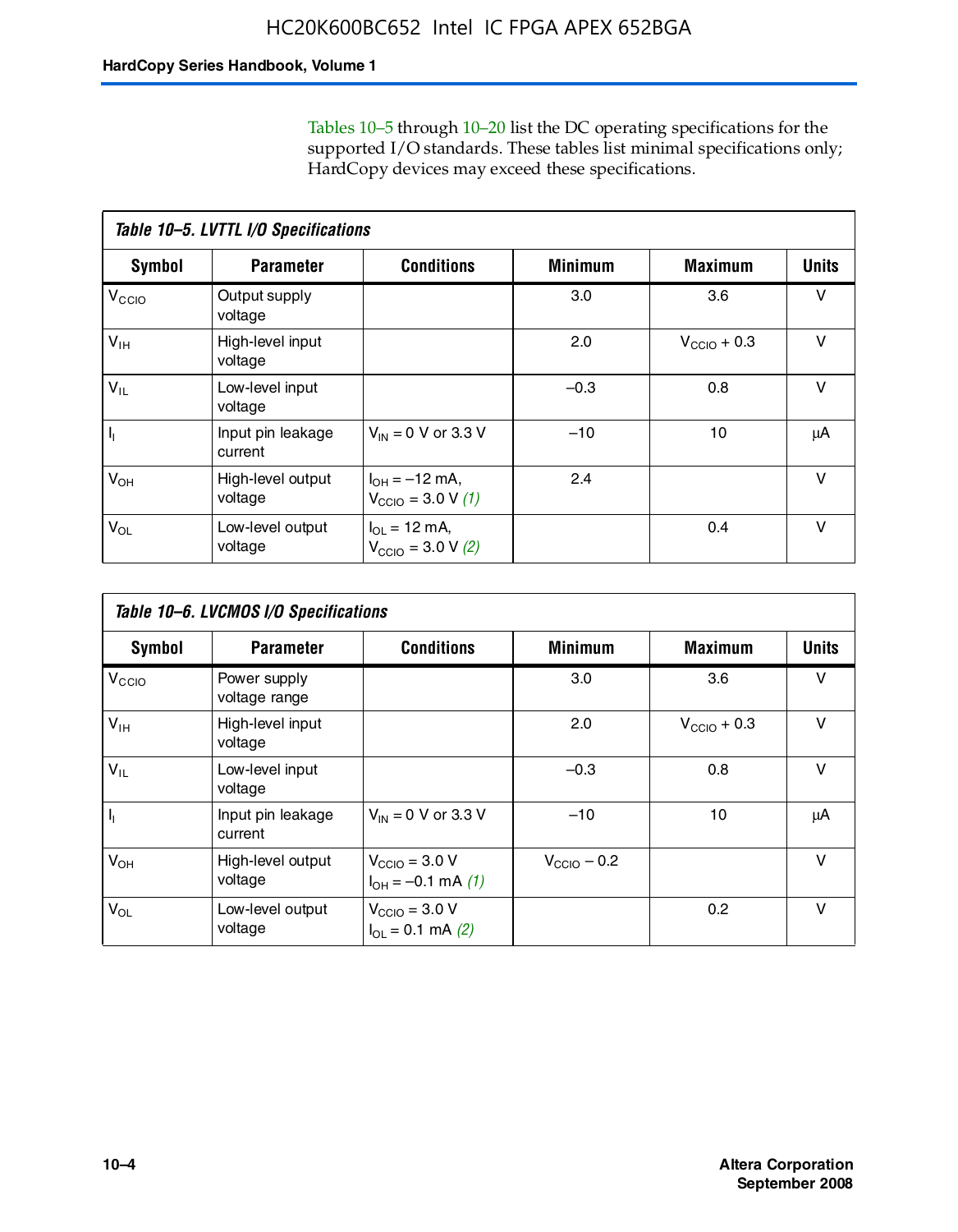### **Recommended Operating Conditions**

|                         | Table 10-7. 2.5-V I/O Specifications |                                      |                |                         |              |
|-------------------------|--------------------------------------|--------------------------------------|----------------|-------------------------|--------------|
| Symbol                  | <b>Parameter</b>                     | <b>Conditions</b>                    | <b>Minimum</b> | <b>Maximum</b>          | <b>Units</b> |
| V <sub>CCIO</sub>       | Output supply<br>voltage             |                                      | 2.375          | 2.625                   | v            |
| $V_{\text{IH}}$         | High-level input<br>voltage          |                                      | 1.7            | $V_{\text{CCIO}} + 0.3$ | $\vee$       |
| $V_{IL}$                | Low-level input<br>voltage           |                                      | $-0.3$         | 0.7                     | $\vee$       |
| $\mathsf{I}_\mathrm{I}$ | Input pin leakage<br>current         | $V_{IN} = 0$ V or 3.3 V              | $-10$          | 10                      | μA           |
| $V_{OH}$                | High-level output                    | $I_{OH} = -0.1$ mA $(1)$             | 2.1            |                         | $\vee$       |
|                         | voltage                              | $I_{OH} = -1$ mA $(1)$               | 2.0            |                         | V            |
|                         |                                      | $I_{OH} = -2$ mA (1)                 | 1.7            |                         | $\vee$       |
| $V_{OL}$                | Low-level output                     | $I_{\text{OL}} = 0.1 \text{ mA}$ (2) |                | 0.2                     | v            |
|                         | voltage                              | $I_{OL}$ = 1 mA (2)                  |                | 0.4                     | $\vee$       |
|                         |                                      | $I_{\Omega}$ = 2 mA (2)              |                | 0.7                     | v            |

|                           | Table 10-8. 1.8-V I/O Specifications |                         |                               |                               |              |  |  |  |  |
|---------------------------|--------------------------------------|-------------------------|-------------------------------|-------------------------------|--------------|--|--|--|--|
| Symbol                    | <b>Parameter</b>                     | <b>Conditions</b>       | <b>Minimum</b>                | <b>Maximum</b>                | <b>Units</b> |  |  |  |  |
| $V_{\text{CCIO}}$         | Output supply<br>voltage             |                         | 1.7                           | 1.9                           | v            |  |  |  |  |
| $V_{\text{IH}}$           | High-level input<br>voltage          |                         | $0.65 \times V_{\text{CCIO}}$ | $V_{\text{CCIO}} + 0.3$       | v            |  |  |  |  |
| $V_{IL}$                  | Low-level input<br>voltage           |                         |                               | $0.35 \times V_{\text{CCIO}}$ | v            |  |  |  |  |
| $\mathsf{I}_{\mathsf{I}}$ | Input pin leakage<br>current         | $V_{IN} = 0$ V or 3.3 V | $-10$                         | 10                            | μA           |  |  |  |  |
| $V_{OH}$                  | High-level output<br>voltage         | $I_{OH} = -2$ mA (1)    | $V_{\text{CCIO}} - 0.45$      |                               | $\vee$       |  |  |  |  |
| $V_{OL}$                  | Low-level output<br>voltage          | $I_{01} = 2$ mA (2)     |                               | 0.45                          | v            |  |  |  |  |

| Table 10-9. 3.3-V PCI Specifications (Part 1 of 2) |                             |                   |                              |                |                         |       |  |
|----------------------------------------------------|-----------------------------|-------------------|------------------------------|----------------|-------------------------|-------|--|
| Symbol                                             | <b>Parameter</b>            | <b>Conditions</b> | <b>Minimum</b>               | <b>Typical</b> | <b>Maximum</b>          | Units |  |
| V <sub>CIO</sub>                                   | I/O supply voltage          |                   | 3.0                          | 3.3            | 3.6                     |       |  |
| $V_{\text{IH}}$                                    | High-level input<br>voltage |                   | $0.5 \times V_{\text{CCIO}}$ |                | $V_{\text{CGIO}} + 0.5$ |       |  |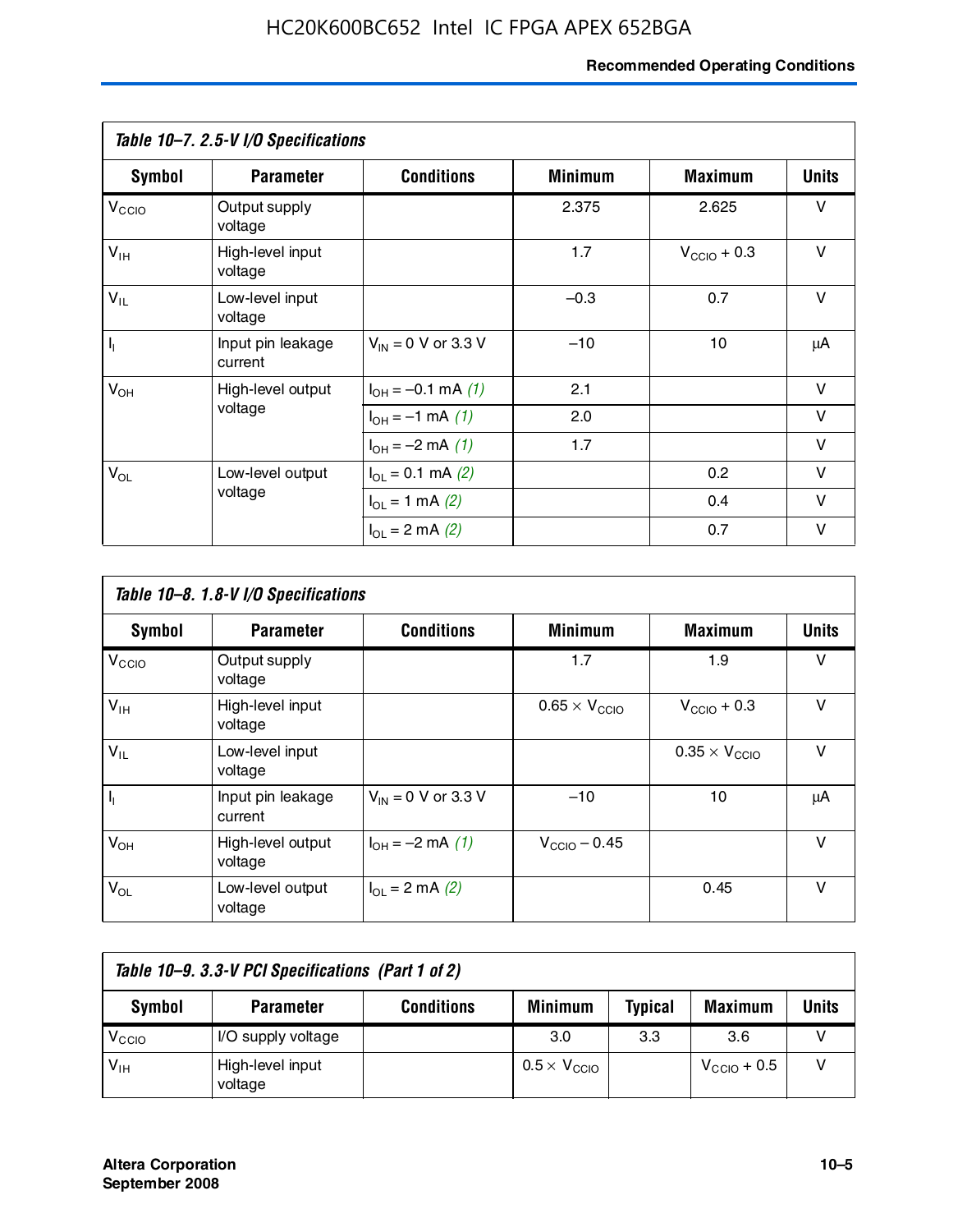### HC20K600BC652 Intel IC FPGA APEX 652BGA

| Table 10–9. 3.3-V PCI Specifications (Part 2 of 2) |                              |                                        |                              |         |                              |              |  |
|----------------------------------------------------|------------------------------|----------------------------------------|------------------------------|---------|------------------------------|--------------|--|
| Symbol                                             | <b>Parameter</b>             | <b>Conditions</b>                      | <b>Minimum</b>               | Typical | <b>Maximum</b>               | <b>Units</b> |  |
| $V_{IL}$                                           | Low-level input<br>voltage   |                                        | $-0.5$                       |         | $0.3 \times V_{\text{CCIO}}$ | v            |  |
|                                                    | Input pin leakage<br>current | $0 < V_{IN} < V_{CCIO}$                | $-10$                        |         | 10                           | μA           |  |
| $V_{OH}$                                           | High-level output<br>voltage | $I_{\text{OUT}} = -500 \mu A$          | $0.9 \times V_{\text{CCIO}}$ |         |                              | v            |  |
| $V_{OL}$                                           | Low-level output<br>voltage  | $I_{\text{OUT}} = 1,500 \,\mu\text{A}$ |                              |         | $0.1 \times V_{\text{CCIO}}$ | v            |  |

| Table 10-10. 3.3-V PCI-X Specifications |                              |                               |                              |                |                               |              |  |
|-----------------------------------------|------------------------------|-------------------------------|------------------------------|----------------|-------------------------------|--------------|--|
| <b>Symbol</b>                           | <b>Parameter</b>             | <b>Conditions</b>             | <b>Minimum</b>               | <b>Typical</b> | <b>Maximum</b>                | <b>Units</b> |  |
| V <sub>CCIO</sub>                       | Output supply<br>voltage     |                               | 3.0                          | 3.3            | 3.6                           | v            |  |
| V <sub>IH</sub>                         | High-level input<br>voltage  |                               | $0.5 \times V_{\text{CCIO}}$ |                | $V_{\text{CCIO}} + 0.5$       | $\vee$       |  |
| $V_{IL}$                                | Low-level input<br>voltage   |                               | $-0.5$                       |                | $0.35 \times V_{\text{CCIO}}$ | $\vee$       |  |
| $V_{IPU}$                               | Input pull-up voltage        |                               | $0.7 \times V_{\text{CCIO}}$ |                |                               | $\vee$       |  |
| $I_{\rm IL}$                            | Input pin leakage<br>current | $0 < V_{IN} < V_{CGIO}$       | $-10.0$                      |                | 10.0                          | μA           |  |
| $V_{OH}$                                | High-level output<br>voltage | $I_{\text{OUT}} = -500 \mu A$ | $0.9 \times V_{\text{CCIO}}$ |                |                               | $\vee$       |  |
| $V_{OL}$                                | Low-level output<br>voltage  | $I_{\text{OUT}} = 1500 \mu A$ |                              |                | $0.1 \times V_{\text{CCIO}}$  | $\vee$       |  |
| L <sub>PIN</sub>                        | Pin Inductance               |                               |                              |                | 15.0                          | nH           |  |

| Table 10-11. 3.3-V LVDS I/O Specifications (Part 1 of 2) |                                          |                    |                |         |                |        |  |
|----------------------------------------------------------|------------------------------------------|--------------------|----------------|---------|----------------|--------|--|
| Symbol                                                   | <b>Parameter</b>                         | <b>Conditions</b>  | <b>Minimum</b> | Typical | <b>Maximum</b> | Units  |  |
| V <sub>CIO</sub>                                         | I/O supply voltage                       |                    | 3.135          | 3.3     | 3.465          | $\vee$ |  |
| $V_{OD}$                                                 | Differential output<br>voltage           | $R_1 = 100 \Omega$ | 250            |         | 450            | mV     |  |
| $V_{OD}$                                                 | Change in VOD<br>between high and<br>low | $R_i = 100 \Omega$ |                |         | 50             | mV     |  |
| $V_{OS}$                                                 | Output offset voltage                    | $R_1 = 100 \Omega$ | 1.125          | 1.25    | 1.375          |        |  |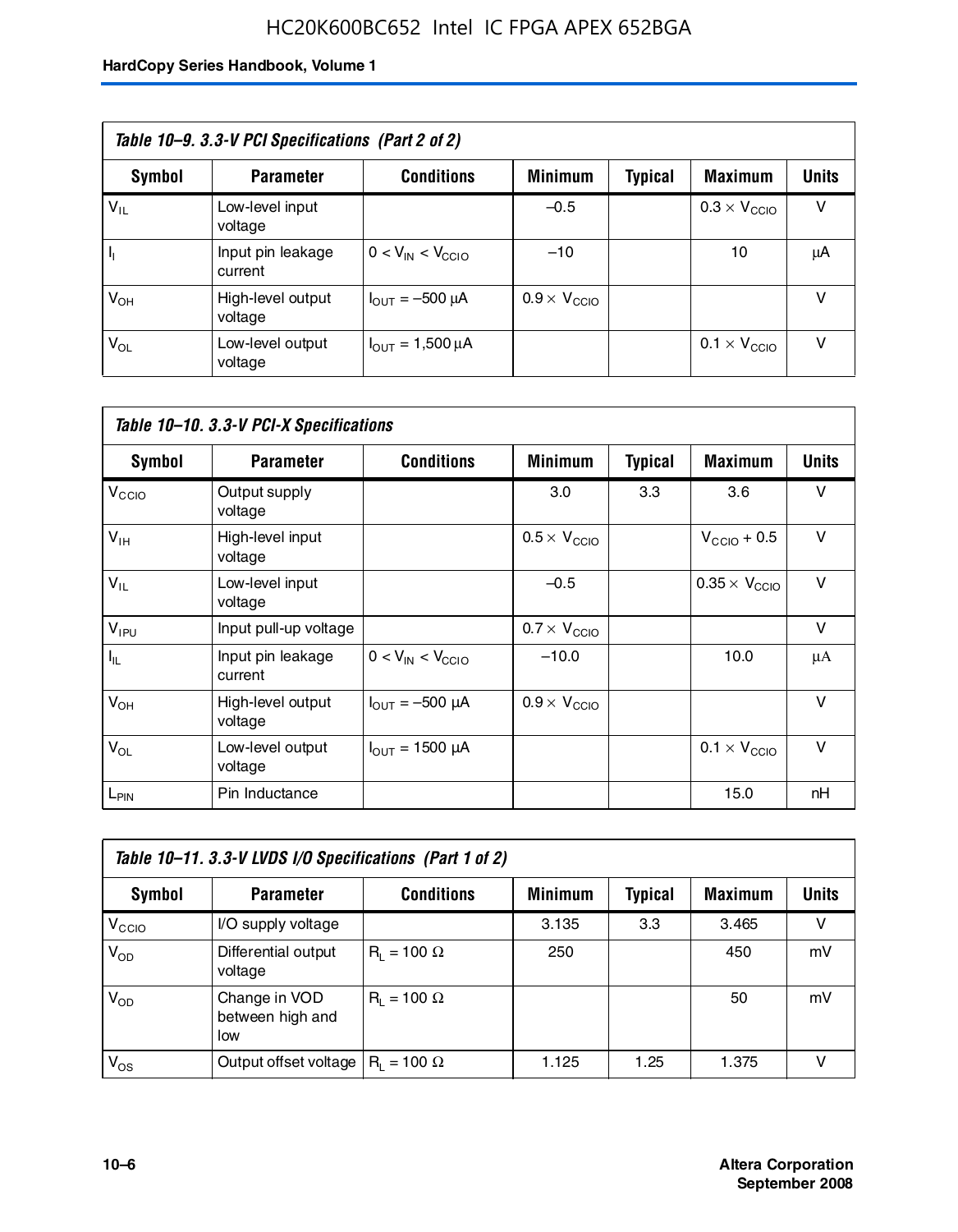### **Recommended Operating Conditions**

| Table 10-11. 3.3-V LVDS I/O Specifications (Part 2 of 2) |                                                                              |                    |                |                |                |              |  |
|----------------------------------------------------------|------------------------------------------------------------------------------|--------------------|----------------|----------------|----------------|--------------|--|
| <b>Symbol</b>                                            | <b>Parameter</b>                                                             | <b>Conditions</b>  | <b>Minimum</b> | <b>Typical</b> | <b>Maximum</b> | <b>Units</b> |  |
| $V_{OS}$                                                 | Change in VOS<br>between high and<br>low                                     | $R_1 = 100 \Omega$ |                |                | 50             | mV           |  |
| V <sub>TH</sub>                                          | Differential input<br>threshold                                              | $V_{CM} = 1.2 V$   | $-100$         |                | 100            | mV           |  |
| $V_{IN}$                                                 | Receiver input<br>voltage range                                              |                    | 0.0            |                | 2.4            | v            |  |
| $R_1$                                                    | Receiver differential<br>input resistor<br>(external to<br>APEX 20K devices) |                    | 90             | 100            | 110            | Ω            |  |

| Table 10-12. GTL+ I/O Specifications |                             |                          |                 |                |                 |              |  |
|--------------------------------------|-----------------------------|--------------------------|-----------------|----------------|-----------------|--------------|--|
| <b>Symbol</b>                        | <b>Parameter</b>            | <b>Conditions</b>        | <b>Minimum</b>  | <b>Typical</b> | <b>Maximum</b>  | <b>Units</b> |  |
| $V_{TT}$                             | Termination voltage         |                          | 1.35            | 1.5            | 1.65            | v            |  |
| $V_{REF}$                            | Reference voltage           |                          | 0.88            | 1.0            | 1.12            | $\vee$       |  |
| $V_{IH}$                             | High-level input<br>voltage |                          | $V_{REF}$ + 0.1 |                |                 | $\vee$       |  |
| $V_{IL}$                             | Low-level input<br>voltage  |                          |                 |                | $V_{BFF}$ – 0.1 | $\vee$       |  |
| $V_{OL}$                             | Low-level output<br>voltage | $I_{\Omega}$ = 36 mA (2) |                 |                | 0.65            | $\vee$       |  |

| Table 10–13. SSTL-2 Class I Specifications (Part 1 of 2) |                             |                   |                  |           |                         |              |  |
|----------------------------------------------------------|-----------------------------|-------------------|------------------|-----------|-------------------------|--------------|--|
| Symbol                                                   | <b>Parameter</b>            | <b>Conditions</b> | <b>Minimum</b>   | Typical   | <b>Maximum</b>          | <b>Units</b> |  |
| V <sub>CCIO</sub>                                        | I/O supply voltage          |                   | 2.375            | 2.5       | 2.625                   | v            |  |
| $V_{TT}$                                                 | Termination voltage         |                   | $V_{REF}$ – 0.04 | $V_{REF}$ | $V_{REF}$ + 0.04        | v            |  |
| $V_{REF}$                                                | Reference voltage           |                   | 1.15             | 1.25      | 1.35                    | v            |  |
| $V_{IH}$                                                 | High-level input<br>voltage |                   | $V_{REF}$ + 0.18 |           | $V_{\text{CCIO}} + 0.3$ | v            |  |
| $V_{\sf IL}$                                             | Low-level input<br>voltage  |                   | $-0.3$           |           | $V_{BFE}$ – 0.18        | v            |  |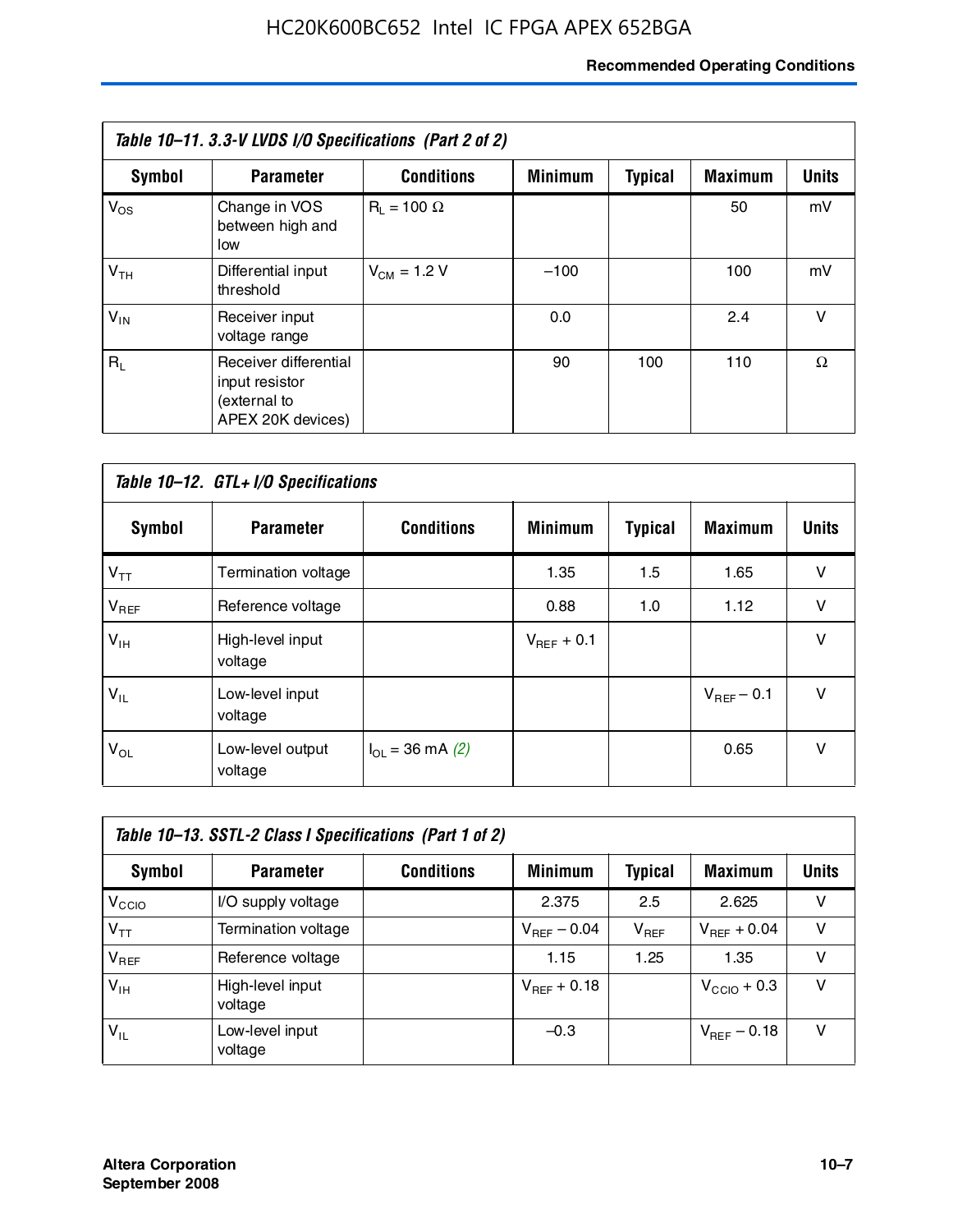### HC20K600BC652 Intel IC FPGA APEX 652BGA

| Table 10–13. SSTL-2 Class I Specifications (Part 2 of 2) |                              |                           |                 |                |                 |              |  |
|----------------------------------------------------------|------------------------------|---------------------------|-----------------|----------------|-----------------|--------------|--|
| Symbol                                                   | <b>Parameter</b>             | <b>Conditions</b>         | <b>Minimum</b>  | <b>Typical</b> | <b>Maximum</b>  | <b>Units</b> |  |
| $V_{OH}$                                                 | High-level output<br>voltage | $I_{OH} = -7.6$ mA (1)    | $V_{TT}$ + 0.57 |                |                 |              |  |
| $V_{OL}$                                                 | Low-level output<br>voltage  | $I_{\Omega}$ = 7.6 mA (2) |                 |                | $V_{TT}$ – 0.57 |              |  |

| Table 10–14. SSTL-2 Class II Specifications |                              |                            |                  |                |                  |              |
|---------------------------------------------|------------------------------|----------------------------|------------------|----------------|------------------|--------------|
| <b>Symbol</b>                               | <b>Parameter</b>             | <b>Conditions</b>          | <b>Minimum</b>   | <b>Typical</b> | <b>Maximum</b>   | <b>Units</b> |
| V <sub>CCIO</sub>                           | I/O supply voltage           |                            | 2.375            | 2.5            | 2.625            | v            |
| $V_{TT}$                                    | Termination voltage          |                            | $V_{BFF}$ – 0.04 | $V_{REF}$      | $V_{BFF}$ + 0.04 | v            |
| $V_{REF}$                                   | Reference voltage            |                            | 1.15             | 1.25           | 1.35             | v            |
| $V_{IH}$                                    | High-level input<br>voltage  |                            | $V_{BFF}$ + 0.18 |                | $V_{CCD}$ + 0.3  | v            |
| $V_{IL}$                                    | Low-level input<br>voltage   |                            | $-0.3$           |                | $V_{BFE} - 0.18$ | $\vee$       |
| $V_{OH}$                                    | High-level output<br>voltage | $I_{OH} = -15.2$ mA (1)    | $V_{TT} + 0.76$  |                |                  | v            |
| $V_{OL}$                                    | Low-level output<br>voltage  | $I_{\Omega}$ = 15.2 mA (2) |                  |                | $V_{TT} - 0.76$  | v            |

| Table 10-15. SSTL-3 Class I Specifications |                              |                                 |                  |                |                         |              |
|--------------------------------------------|------------------------------|---------------------------------|------------------|----------------|-------------------------|--------------|
| <b>Symbol</b>                              | <b>Parameter</b>             | <b>Conditions</b>               | <b>Minimum</b>   | <b>Typical</b> | <b>Maximum</b>          | <b>Units</b> |
| V <sub>CCIO</sub>                          | I/O supply voltage           |                                 | 3.0              | 3.3            | 3.6                     | v            |
| $V_{TT}$                                   | Termination voltage          |                                 | $V_{REF}$ – 0.05 | $V_{REF}$      | $V_{BFF}$ + 0.05        | v            |
| $V_{REF}$                                  | Reference voltage            |                                 | 1.3              | 1.5            | 1.7                     | v            |
| $V_{\text{IH}}$                            | High-level input<br>voltage  |                                 | $V_{BFF}$ + 0.2  |                | $V_{\text{CCIO}} + 0.3$ | v            |
| $V_{IL}$                                   | Low-level input<br>voltage   |                                 | $-0.3$           |                | $V_{\text{REF}}$ – 0.2  | v            |
| $V_{OH}$                                   | High-level output<br>voltage | $I_{OH} = -8 \text{ mA} (1)$    | $V_{TT} + 0.6$   |                |                         | v            |
| $V_{OL}$                                   | Low-level output<br>voltage  | $I_{\Omega} = 8 \text{ mA}$ (2) |                  |                | $V_{TT} - 0.6$          | v            |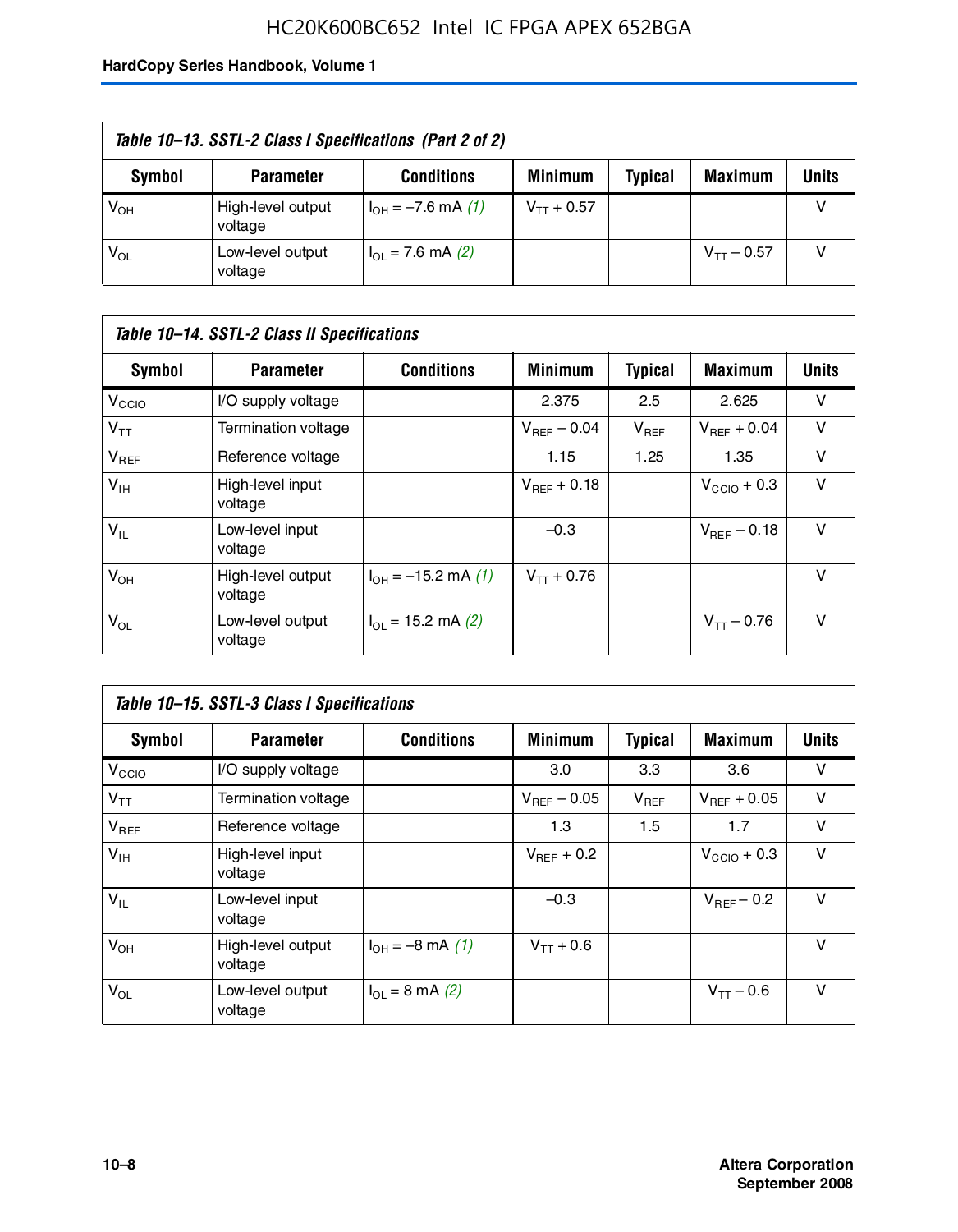### **Recommended Operating Conditions**

| Table 10–16. SSTL-3 Class II Specifications |                              |                          |                         |                |                        |              |
|---------------------------------------------|------------------------------|--------------------------|-------------------------|----------------|------------------------|--------------|
| <b>Symbol</b>                               | <b>Parameter</b>             | <b>Conditions</b>        | <b>Minimum</b>          | <b>Typical</b> | <b>Maximum</b>         | <b>Units</b> |
| $V_{\rm CCIO}$                              | I/O supply voltage           |                          | 3.0                     | 3.3            | 3.6                    | v            |
| $V_{TT}$                                    | Termination voltage          |                          | $V_{\text{BFE}} - 0.05$ | $V_{REF}$      | $V_{BFF}$ + 0.05       | v            |
| $V_{REF}$                                   | Reference voltage            |                          | 1.3                     | 1.5            | 1.7                    | v            |
| $V_{IH}$                                    | High-level input<br>voltage  |                          | $V_{\text{BFF}} + 0.2$  |                | $V_{CCD}$ + 0.3        | v            |
| $V_{IL}$                                    | Low-level input<br>voltage   |                          | $-0.3$                  |                | $V_{\text{BFF}}$ – 0.2 | $\vee$       |
| $V_{OH}$                                    | High-level output<br>voltage | $I_{OH} = -16$ mA (1)    | $V_{TT}$ + 0.8          |                |                        | $\vee$       |
| $V_{OL}$                                    | Low-level output<br>voltage  | $I_{\Omega}$ = 16 mA (2) |                         |                | $V_{TT} - 0.8$         | v            |

| Table 10-17. HSTL Class I I/O Specifications |                              |                                 |                         |                |                         |        |
|----------------------------------------------|------------------------------|---------------------------------|-------------------------|----------------|-------------------------|--------|
| Symbol                                       | <b>Parameter</b>             | <b>Conditions</b>               | <b>Minimum</b>          | <b>Typical</b> | <b>Maximum</b>          | Units  |
| V <sub>CCIO</sub>                            | I/O supply voltage           |                                 | 1.71                    | 1.8            | 1.89                    | v      |
| $V_{TT}$                                     | Termination voltage          |                                 | $V_{\text{BFE}} - 0.05$ | $V_{REF}$      | $V_{BFF}$ + 0.05        | $\vee$ |
| $V_{REF}$                                    | Reference voltage            |                                 | 0.68                    | 0.75           | 0.90                    | $\vee$ |
| $V_{\text{IH}}$                              | High-level input<br>voltage  |                                 | $V_{BFF}$ + 0.1         |                | $V_{\text{CCIO}} + 0.3$ | $\vee$ |
| $V_{IL}$                                     | Low-level input<br>voltage   |                                 | $-0.3$                  |                | $V_{BFF}$ – 0.1         | $\vee$ |
| $V_{OH}$                                     | High-level output<br>voltage | $I_{OH} = -8$ mA (1)            | $V_{\text{CCIO}} - 0.4$ |                |                         | v      |
| $V_{OL}$                                     | Low-level output<br>voltage  | $I_{\Omega} = 8 \text{ mA}$ (2) |                         |                | 0.4                     | $\vee$ |

| Table 10-18. LVPECL Specifications (Part 1 of 2) |                                 |                |                |                |              |  |
|--------------------------------------------------|---------------------------------|----------------|----------------|----------------|--------------|--|
| Symbol                                           | <b>Parameter</b>                | <b>Minimum</b> | <b>Typical</b> | <b>Maximum</b> | <b>Units</b> |  |
| V <sub>CIO</sub>                                 | <b>Output Supply</b><br>Voltage | 3.135          | 3.3            | 3.465          | v            |  |
| $V_{IH}$                                         | Low-level input<br>voltage      | 1,300          |                | 1,700          | mV           |  |
| $V_{IL}$                                         | High-level input<br>voltage     | 2,100          |                | 2,600          | mV           |  |
| $V_{OH}$                                         | Low-level output<br>voltage     | 1.450          |                | 1,650          | mV           |  |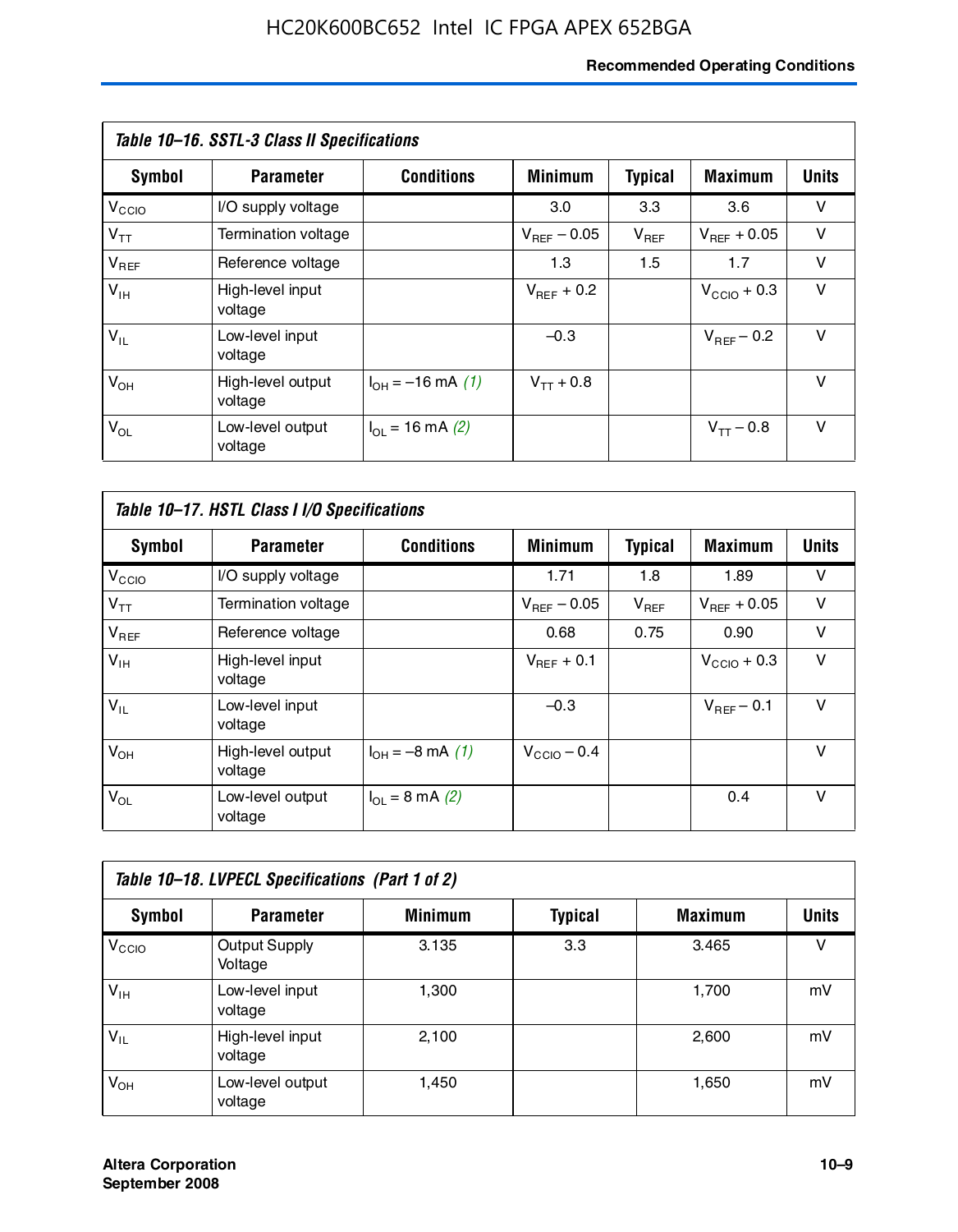|                    | Table 10-18. LVPECL Specifications (Part 2 of 2) |                |                |                |              |
|--------------------|--------------------------------------------------|----------------|----------------|----------------|--------------|
| <b>Symbol</b>      | <b>Parameter</b>                                 | <b>Minimum</b> | <b>Typical</b> | <b>Maximum</b> | <b>Units</b> |
| $V_{OL}$           | High-level output<br>voltage                     | 2,275          |                | 2,420          | mV           |
| $V_{ID}$           | Input voltage<br>differential                    | 400            | 600            | 950            | mV           |
| $V_{OD}$           | Output voltage<br>differential                   | 625            | 800            | 950            | mV           |
| $t_r$ , $t_f$      | Rise and fall time<br>(20 to 80%)                | 85             |                | 325            | ps           |
| t <sub>DSKEW</sub> | Differential skew                                |                |                | 25             | ps           |
| $t_{\rm O}$        | Output load                                      |                | 150            |                | Ω            |
| $R_{\rm L}$        | Receiver differential<br>input resistor          |                | 100            |                | Ω            |

| Table 10–19. 3.3-V AGP I/O Specifications |                              |                               |                               |                |                               |              |
|-------------------------------------------|------------------------------|-------------------------------|-------------------------------|----------------|-------------------------------|--------------|
| Symbol                                    | <b>Parameter</b>             | <b>Conditions</b>             | <b>Minimum</b>                | <b>Typical</b> | <b>Maximum</b>                | <b>Units</b> |
| V <sub>CCIO</sub>                         | I/O supply voltage           |                               | 3.15                          | 3.3            | 3.45                          | v            |
| $V_{REF}$                                 | Reference voltage            |                               | $0.39 \times V_{\text{CCIO}}$ |                | $0.41 \times V_{\text{CCIO}}$ | v            |
| $V_{\text{IH}}$                           | High-level input<br>voltage  |                               | $0.5 \times V_{\text{CCIO}}$  |                | $V_{CClO}$ + 0.5              | v            |
| $V_{IL}$                                  | Low-level input<br>voltage   |                               |                               |                | $0.3 \times V_{\text{CCIO}}$  | $\vee$       |
| $V_{OH}$                                  | High-level output<br>voltage | $I_{\text{OUT}} = -500 \mu A$ | $0.9 \times V_{\text{CCIO}}$  |                | 3.6                           | $\vee$       |
| $V_{OL}$                                  | Low-level output<br>voltage  | $I_{OUT}$ = 1500 µA           |                               |                | $0.1 \times V_{\text{CCIO}}$  | $\vee$       |
| $I_1$                                     | Input pin leakage<br>current | $0 < V_{IN} < V_{CCIO}$       | $-10$                         |                | 10                            | μA           |

| Table 10-20. CTT I/O Specifications (Part 1 of 2) |                                      |                   |                 |                |                |       |  |
|---------------------------------------------------|--------------------------------------|-------------------|-----------------|----------------|----------------|-------|--|
| Symbol                                            | <b>Parameter</b>                     | <b>Conditions</b> | <b>Minimum</b>  | <b>Typical</b> | <b>Maximum</b> | Units |  |
| V <sub>CCIO</sub>                                 | I/O supply voltage                   |                   | 3.0             | 3.3            | 3.6            | ν     |  |
| $V_{TT}/V_{REF}$ (3)                              | Termination and<br>reference voltage |                   | 1.35            | 1.5            | 1.65           |       |  |
| $V_{\text{IH}}$                                   | High-level input<br>voltage          |                   | $V_{BFF}$ + 0.2 |                |                |       |  |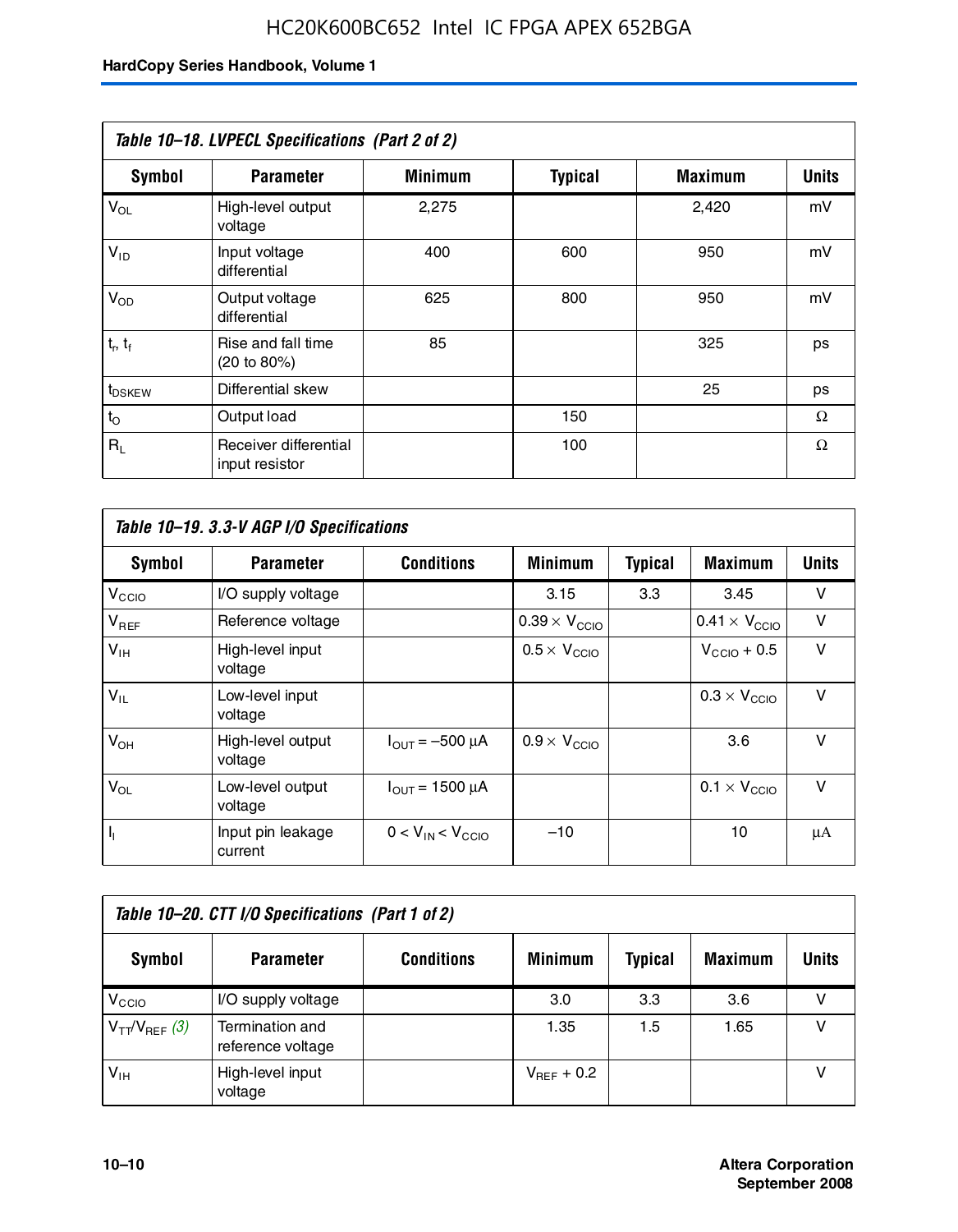### **Recommended Operating Conditions**

| Table 10–20. CTT I/O Specifications (Part 2 of 2) |                                                      |                                             |                 |                |                 |              |  |
|---------------------------------------------------|------------------------------------------------------|---------------------------------------------|-----------------|----------------|-----------------|--------------|--|
| Symbol                                            | <b>Parameter</b>                                     | <b>Conditions</b>                           | <b>Minimum</b>  | <b>Typical</b> | <b>Maximum</b>  | <b>Units</b> |  |
| $V_{IL}$                                          | Low-level input<br>voltage                           |                                             |                 |                | $V_{BFF}$ – 0.2 | v            |  |
| H,                                                | Input pin leakage<br>current                         | $0 < V_{IN} < V_{CCIO}$                     | $-10$           |                | 10              | μA           |  |
| $V_{OH}$                                          | High-level output<br>voltage                         | $I_{OH} = -8$ mA (1)                        | $V_{BFF}$ + 0.4 |                |                 | $\vee$       |  |
| $V_{OL}$                                          | Low-level output<br>voltage                          | $I_{\Omega}$ = 8 mA (2)                     |                 |                | $V_{BFF}$ – 0.4 | $\vee$       |  |
| $I_{\odot}$                                       | Output leakage<br>current (when output<br>is high Z) | $GND \trianglelefteq V_{OUT} \leq V_{CCIO}$ | $-10$           |                | 10              | μA           |  |

*Notes to Tables 10–5 through 10–20:*

(1) The  $I_{OH}$  parameter refers to high-level output current.

(2) The  $I_{OL}$  parameter refers to low-level output current. This parameter applies to open-drain pins as well as output pins.

(3)  $V_{REF}$  specifies center point of switching range.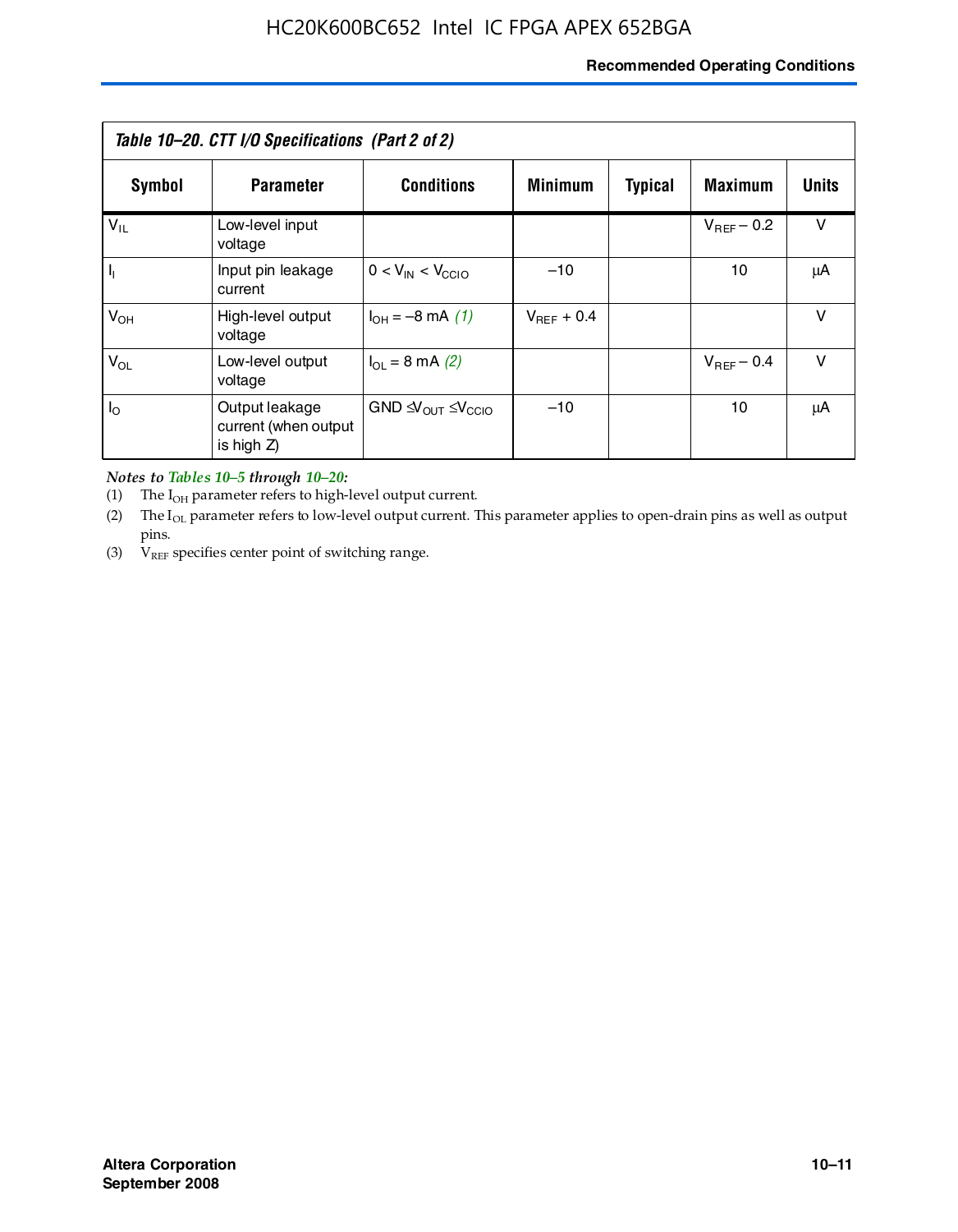Figure 10–1 shows the output drive characteristics of HardCopy APEX devices.



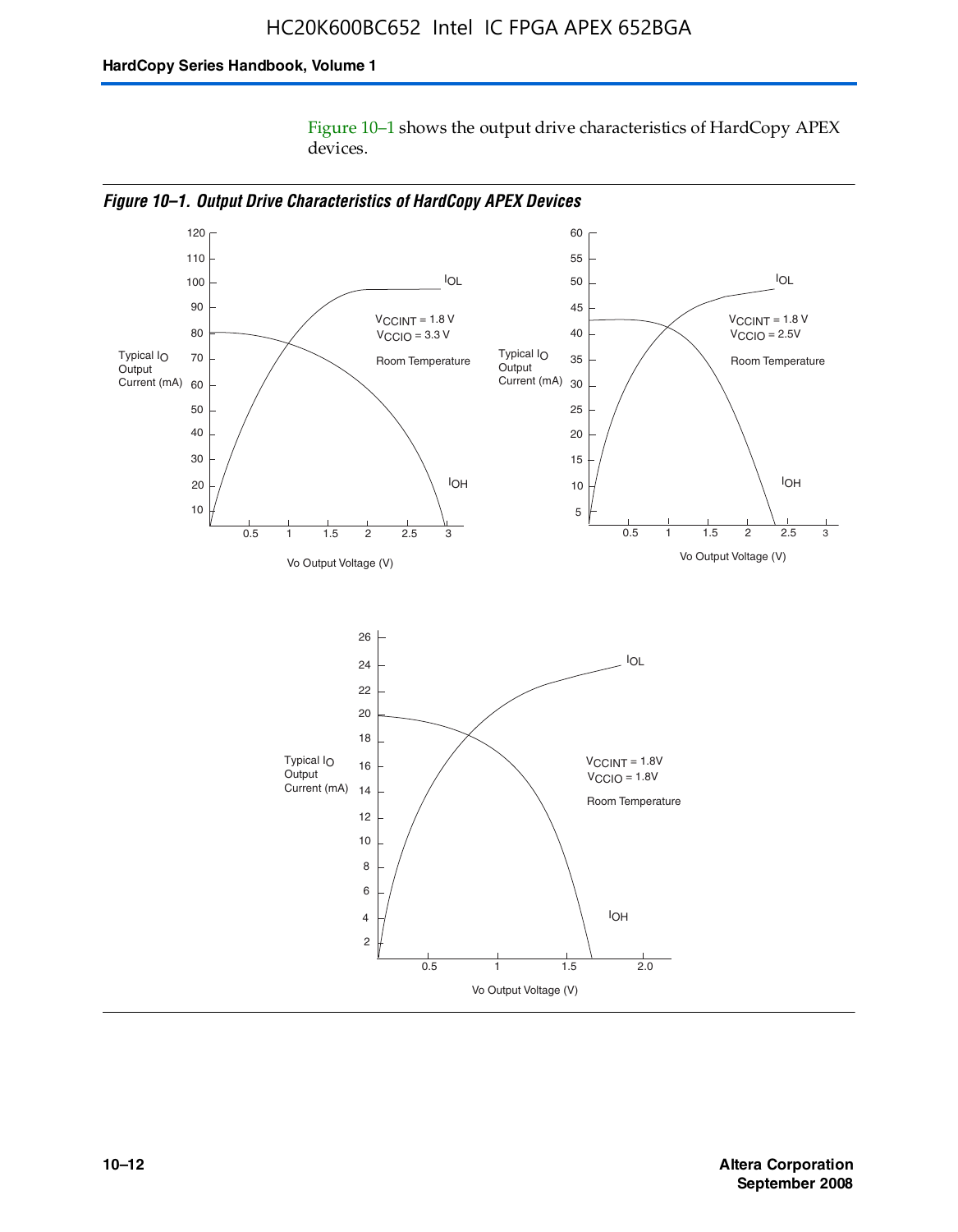Figure 10–2 shows the timing model for bidirectional I/O pin timing.

*Figure 10–2. Synchronous Bidirectional Pin External Timing*



Tables 10–21 and 10–22 describe HardCopy APEX device external timing parameters.

| <b>Table 10–21. HardCopy APEX Device External Timing Parameters</b> Note (1) |                                                                |                   |  |  |  |  |
|------------------------------------------------------------------------------|----------------------------------------------------------------|-------------------|--|--|--|--|
| Symbol                                                                       | <b>Clock Parameter</b>                                         | <b>Conditions</b> |  |  |  |  |
| t <sub>insu</sub>                                                            | Setup time with global clock at IOE register                   |                   |  |  |  |  |
| t <sub>інн</sub>                                                             | Hold time with global clock at IOE register                    |                   |  |  |  |  |
| t <sub>outco</sub>                                                           | Clock-to-output delay with global clock at IOE output register | $C1 = 35 pF$      |  |  |  |  |
| <b>t</b> INSUPLL                                                             | Setup time with PLL clock at IOE input register                |                   |  |  |  |  |
| t <sub>inhpll</sub>                                                          | Hold time with PLL clock at IOE input register                 |                   |  |  |  |  |
| <b>LOUTCOPLL</b>                                                             | Clock-to-output delay with PLL clock at IOE output register    | $C1 = 35 pF$      |  |  |  |  |

| Table 10–22. HardCopy APEX Device External Bidirectional Timing Parameters (Part 1 of 2) Note (1) |                                                                                       |              |  |  |  |  |
|---------------------------------------------------------------------------------------------------|---------------------------------------------------------------------------------------|--------------|--|--|--|--|
| Symbol                                                                                            | <b>Condition</b>                                                                      |              |  |  |  |  |
| <b><i>L</i>INSUBIDIR</b>                                                                          | Setup time for bidirectional pins with global clock at LAB-adjacent input<br>register |              |  |  |  |  |
| <b><i>L</i>INHBIDIR</b>                                                                           | Hold time for bidirectional pins with global clock at LAB-adjacent input<br>register  |              |  |  |  |  |
| <b>LOUTCOBIDIR</b>                                                                                | Clock-to-output delay for bidirectional pins with global clock at IOE<br>register     | $C1 = 35 pF$ |  |  |  |  |
| <b>T</b> x <sub>7BIDIR</sub>                                                                      | Synchronous output enable register to output buffer disable delay                     | $C1 = 35 pF$ |  |  |  |  |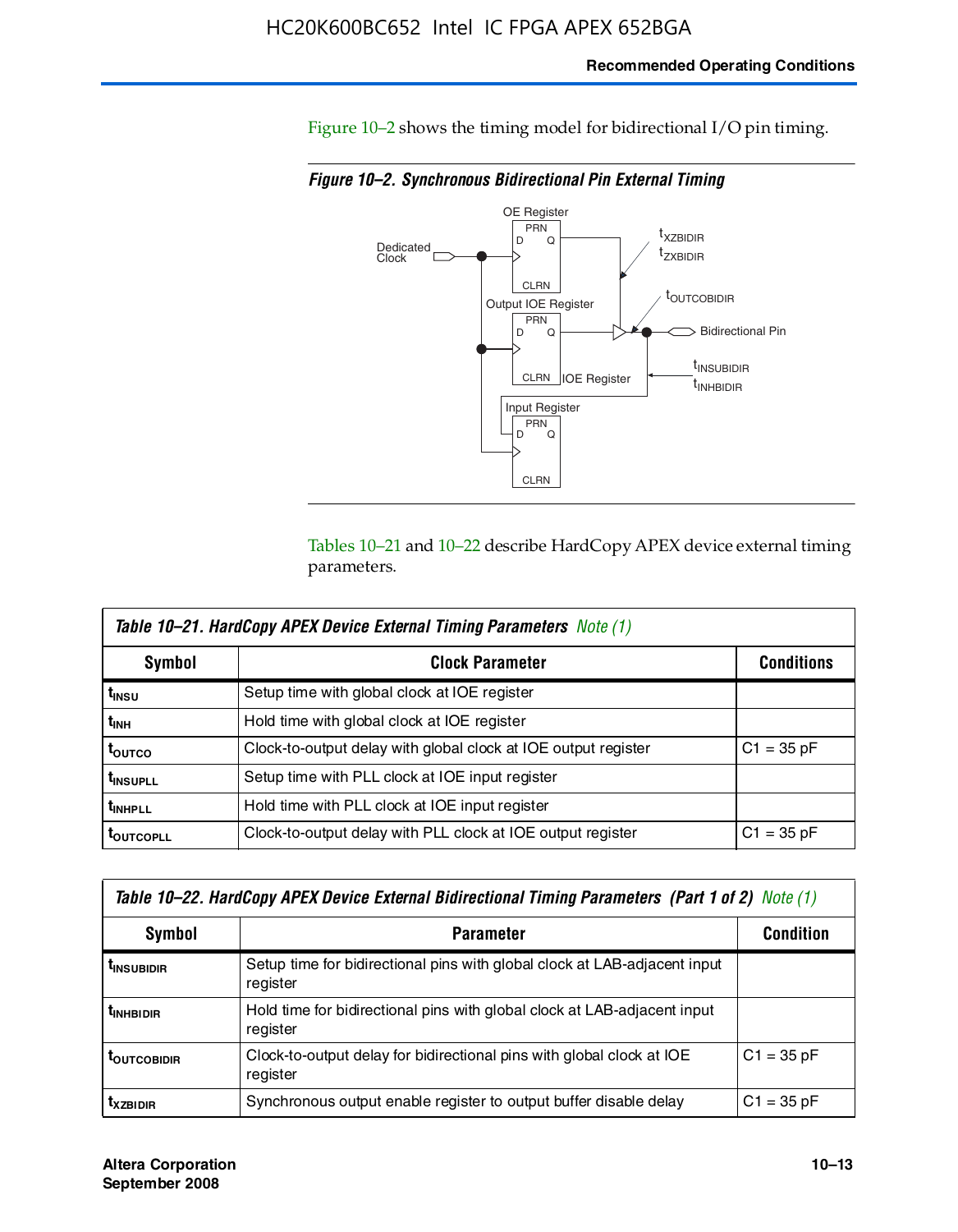| Table 10–22. HardCopy APEX Device External Bidirectional Timing Parameters (Part 2 of 2) Note (1) |                                                                                    |              |  |  |  |
|---------------------------------------------------------------------------------------------------|------------------------------------------------------------------------------------|--------------|--|--|--|
| Symbol                                                                                            | <b>Parameter</b>                                                                   |              |  |  |  |
| <b>t</b> zxbidir                                                                                  | Synchronous output enable register to output buffer enable delay                   | $C1 = 35 pF$ |  |  |  |
| <b>t</b> insubidirpll                                                                             | Setup time for bidirectional pins with PLL clock at LAB-adjacent input<br>register |              |  |  |  |
| <b><i>LINHBIDIRPLL</i></b>                                                                        | Hold time for bidirectional pins with PLL clock at LAB-adjacent input<br>register  |              |  |  |  |
| <b>TOUTCOBIDIRPLL</b>                                                                             | Clock-to-output delay for bidirectional pins with PLL clock at IOE register        | $C1 = 35 pF$ |  |  |  |
| <i><b>T</b> x z BIDIRPLL</i>                                                                      | Synchronous output enable register to output buffer disable delay with<br>PLL      | $C1 = 35 pF$ |  |  |  |
| <b>tzxbidirpll</b>                                                                                | Synchronous output enable register to output buffer enable delay with<br>PLI.      | $C1 = 35 pF$ |  |  |  |

*Note to Tables 10–21 and 10–22:*

(1) These timing parameters are sample-tested only.

Tables 10–23 and 10–24 show the external timing parameters for HC20K1500 devices.

| Table 10-23. HC20K1500 External Timing Parameters<br>Note (1) |     |     |      |
|---------------------------------------------------------------|-----|-----|------|
| <b>Symbol</b>                                                 | Min | Max | Unit |
| t <sub>INSU</sub>                                             | 2.0 |     | ns   |
| $t_{\sf INH}$                                                 | 0.0 |     | ns   |
| t <sub>outco</sub>                                            | 2.0 | 5.0 | ns   |
| t <sub>INSUPLL</sub>                                          | 3.3 |     | ns   |
| t <sub>INHPLL</sub>                                           | 0.0 |     | ns   |
| <b>toutcopll</b>                                              | 0.5 | 2.1 | ns   |

| Table 10–24. HC20K1500 External Bidirectional Timing Parameters<br>(Part 1 of 2) Note $(1)$ |     |     |      |
|---------------------------------------------------------------------------------------------|-----|-----|------|
| Symbol                                                                                      | Min | Max | Unit |
| <sup>t</sup> INSUBIDIR                                                                      | 1.9 |     | ns   |
| t <sub>inhBidir</sub>                                                                       | 0.0 |     | ns   |

| t <sub>inhbidir</sub>     | 0.0 |     | ns |
|---------------------------|-----|-----|----|
| t <sub>outcobidir</sub>   | 2.0 | 5.0 | ns |
| t <sub>xzbidir</sub>      |     | 7.1 | ns |
| t <sub>zxbidir</sub>      |     | 7.1 | ns |
| t <sub>insubidirpll</sub> | 3.9 |     | ns |
|                           |     |     |    |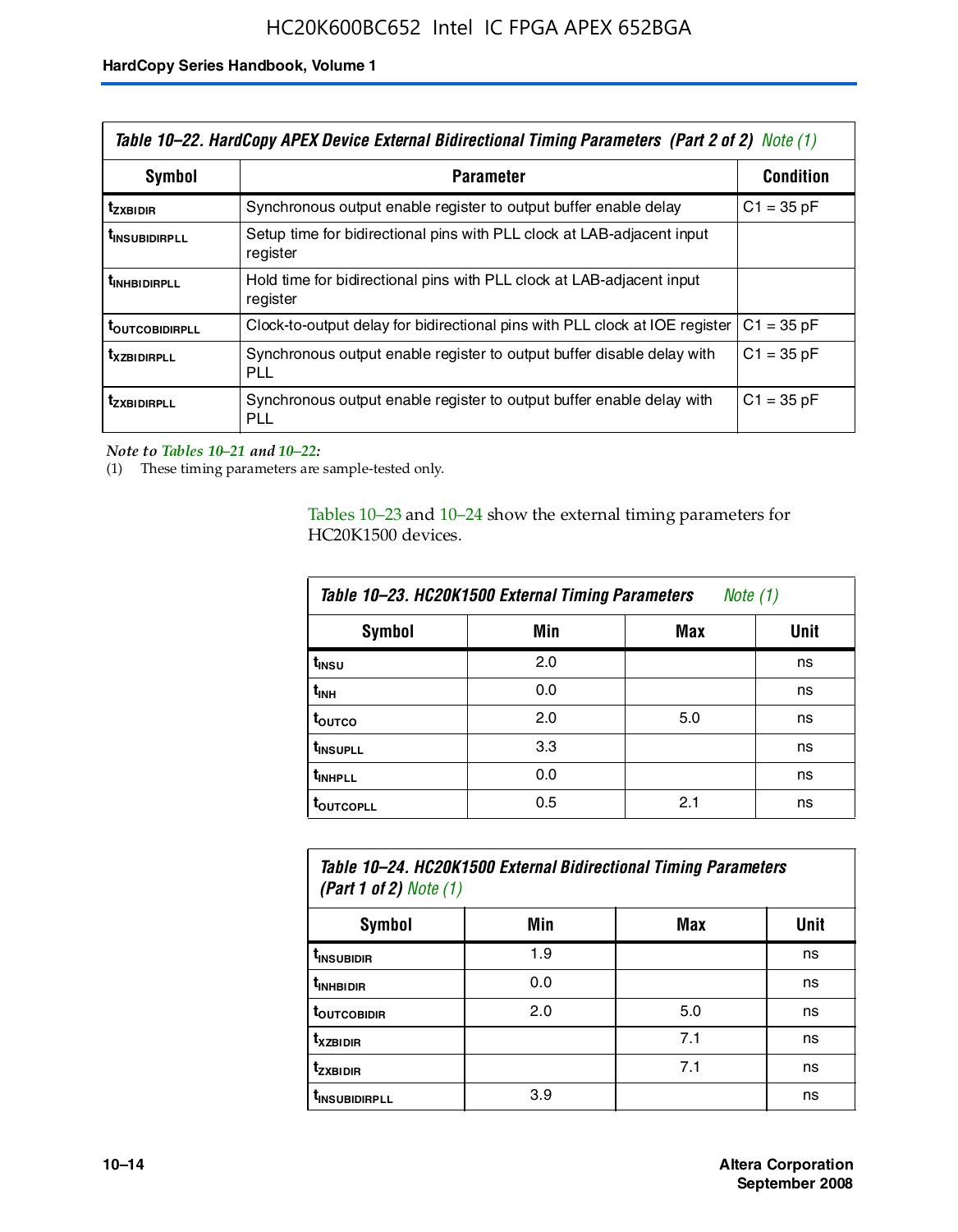| Table 10–24. HC20K1500 External Bidirectional Timing Parameters<br>(Part 2 of 2) Note $(1)$ |     |     |      |
|---------------------------------------------------------------------------------------------|-----|-----|------|
| Symbol                                                                                      | Min | Max | Unit |
| <b><i>UNHBIDIRPLL</i></b>                                                                   | 0.0 |     | ns   |
| <b><i>LOUTCOBIDIRPLL</i></b>                                                                | 0.5 | 2.1 | ns   |
| <b>T</b> XZBIDIRPLL                                                                         |     | 4.2 | ns   |
| Izxrinirpi i                                                                                |     | 4.2 | ns   |

*Note to Tables 10–23 and 10–24:*

(1) Timing information is preliminary. Final timing information will be available in a future version of this data sheet.

**Document Revision History**

Table 10–25 shows the revision history for this chapter.

| Table 10–25. Document Revision History     |                                                                                     |                           |
|--------------------------------------------|-------------------------------------------------------------------------------------|---------------------------|
| <b>Date and Document</b><br><b>Version</b> | <b>Changes Made</b>                                                                 | <b>Summary of Changes</b> |
| September 2008,<br>v2.3                    | Updated chapter number and metadata.                                                |                           |
| June 2007, v2.2                            | Minor text edits.                                                                   |                           |
| December 2006<br>v2.1                      | Updated revision history.                                                           |                           |
| March 2006                                 | Formerly chapter 12; no content change.                                             |                           |
| January 2005<br>v2.0                       | Update device names and other minor textual changes.                                |                           |
| June 2003<br>v1.0                          | Initial release of <i>Operating Conditions</i> , in the HardCopy<br>Device Handbook |                           |